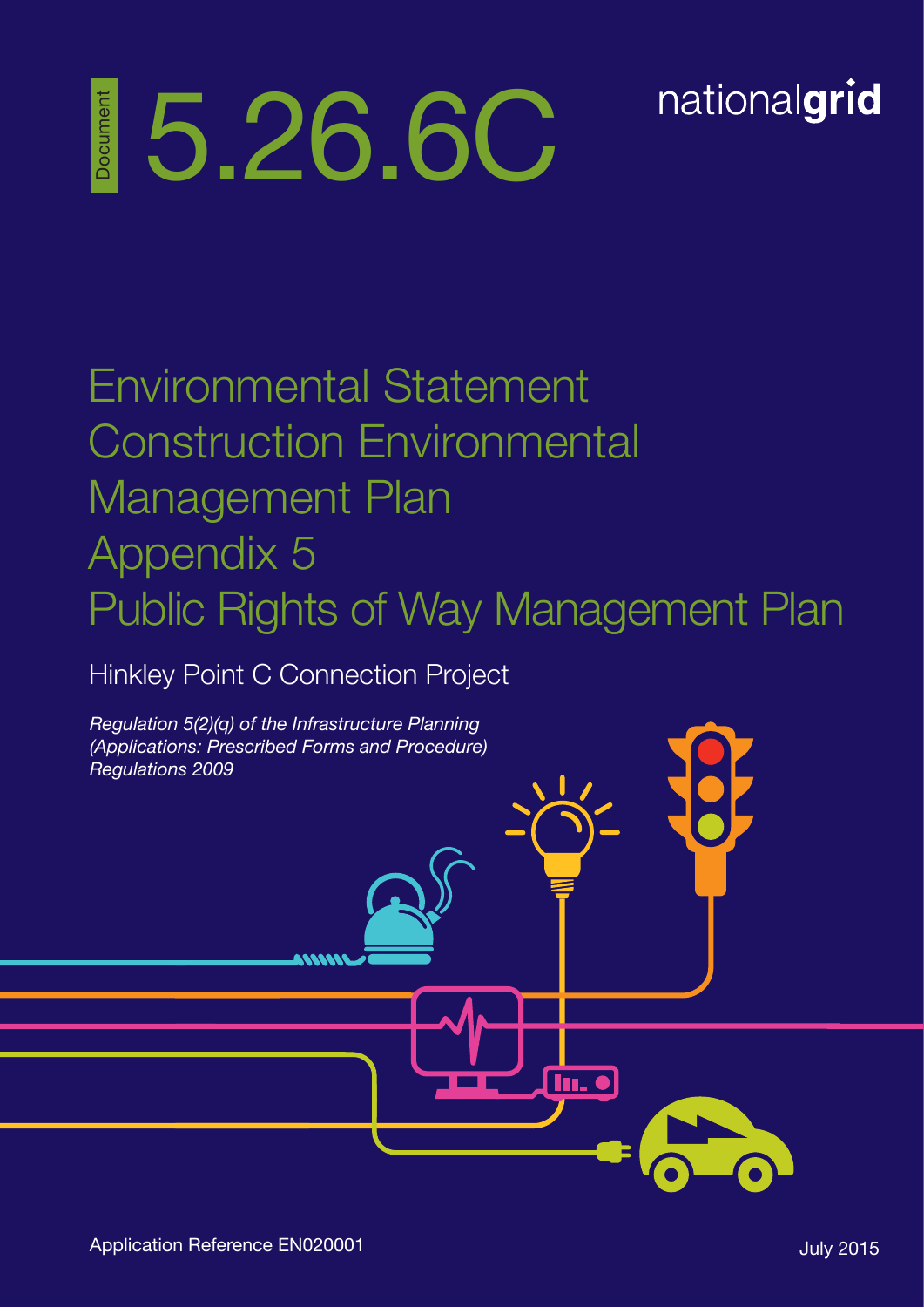

**Hinkley Point C Connection Project**

**JULY 2015**

**VOLUME 5.26.6C, CONSTRUCTION ENVIRONMENTAL MANAGEMENT PLAN APPENDIX 5 – PUBLIC RIGHTS OF WAY MANAGEMENT PLAN**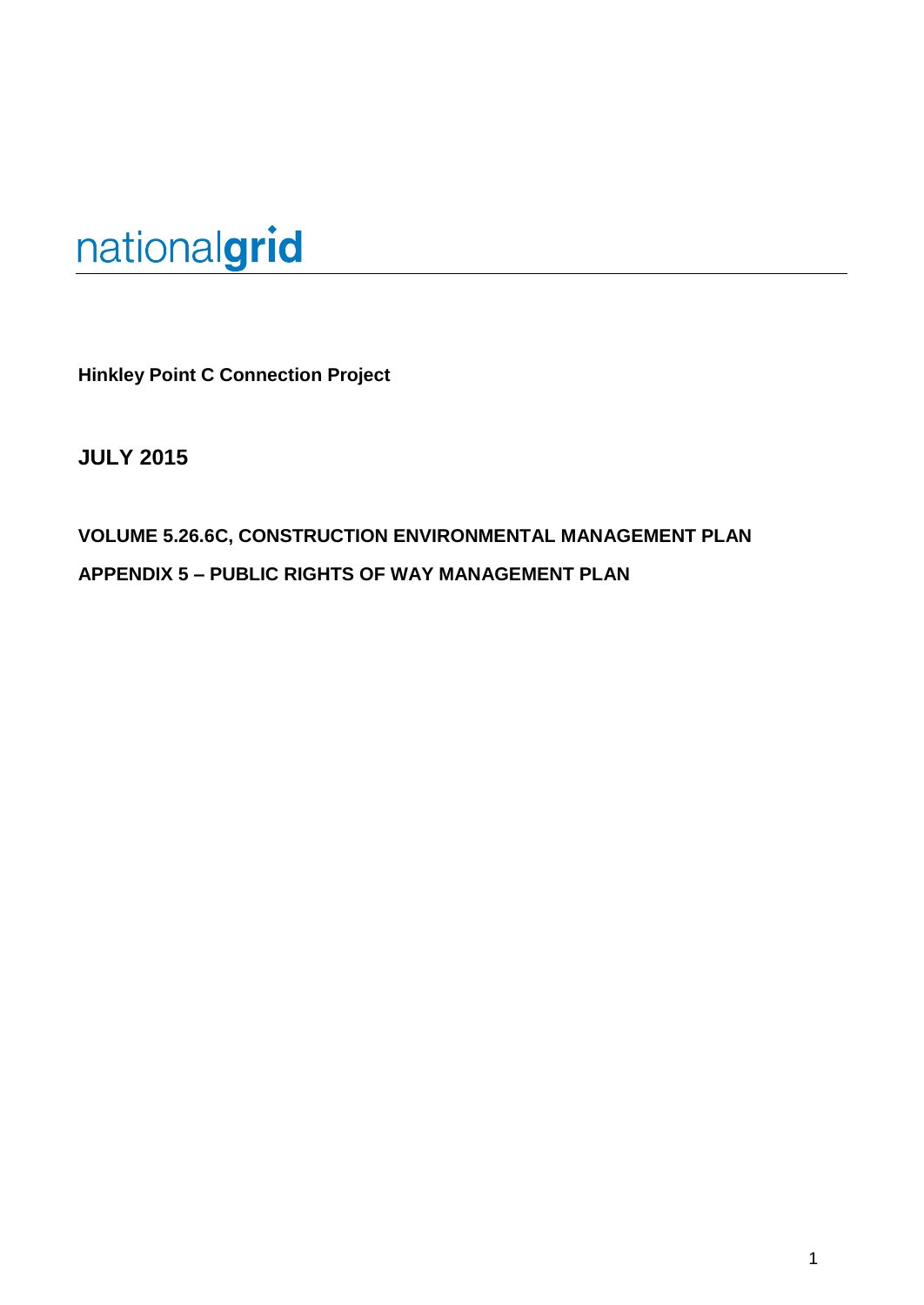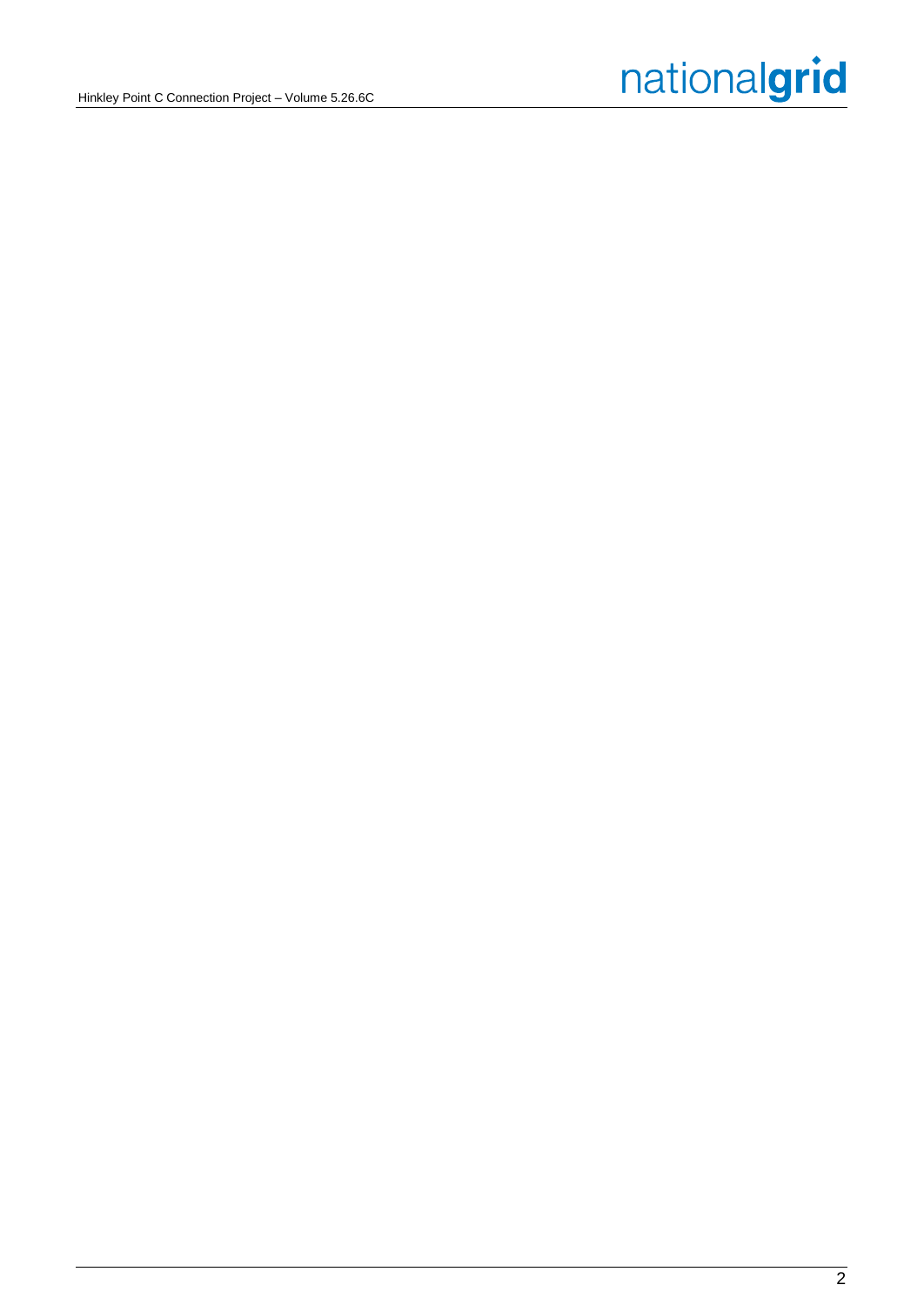| <b>Document Control</b>     |                |               |                                                 |                                                                                                           |  |  |
|-----------------------------|----------------|---------------|-------------------------------------------------|-----------------------------------------------------------------------------------------------------------|--|--|
| <b>Document Properties</b>  |                |               |                                                 |                                                                                                           |  |  |
| Organisation                |                |               |                                                 | <b>National Grid</b>                                                                                      |  |  |
| <b>Author</b>               |                |               |                                                 | <b>Ben Smith</b>                                                                                          |  |  |
| Approved by                 |                |               |                                                 | <b>Paul Cumpstone</b>                                                                                     |  |  |
| <b>Title</b><br>Plan        |                |               |                                                 | <b>Construction Environmental Management Plan,</b><br><b>Appendix 5 - Public Rights of Way Management</b> |  |  |
| <b>Document Reference</b>   |                |               |                                                 | <b>Volume 5.26.6C</b>                                                                                     |  |  |
|                             |                |               |                                                 |                                                                                                           |  |  |
| <b>Date</b>                 | <b>Version</b> | <b>Status</b> |                                                 | <b>Description/Changes</b>                                                                                |  |  |
| 09/05/14                    | A              |               | Superseded                                      | Final version for DCO submission                                                                          |  |  |
| 19/01/15                    | В              |               | Superseded                                      | Updated version for submission to PINS                                                                    |  |  |
| C<br>08/05/15<br>Superseded |                |               | Updated version for submission to<br>consultees |                                                                                                           |  |  |
| 01/06/15                    | D              |               | Superseded                                      | Updated version for submission to PINS                                                                    |  |  |
| 13/07/15                    | F              | Live          |                                                 | Updated version for submission to PINS                                                                    |  |  |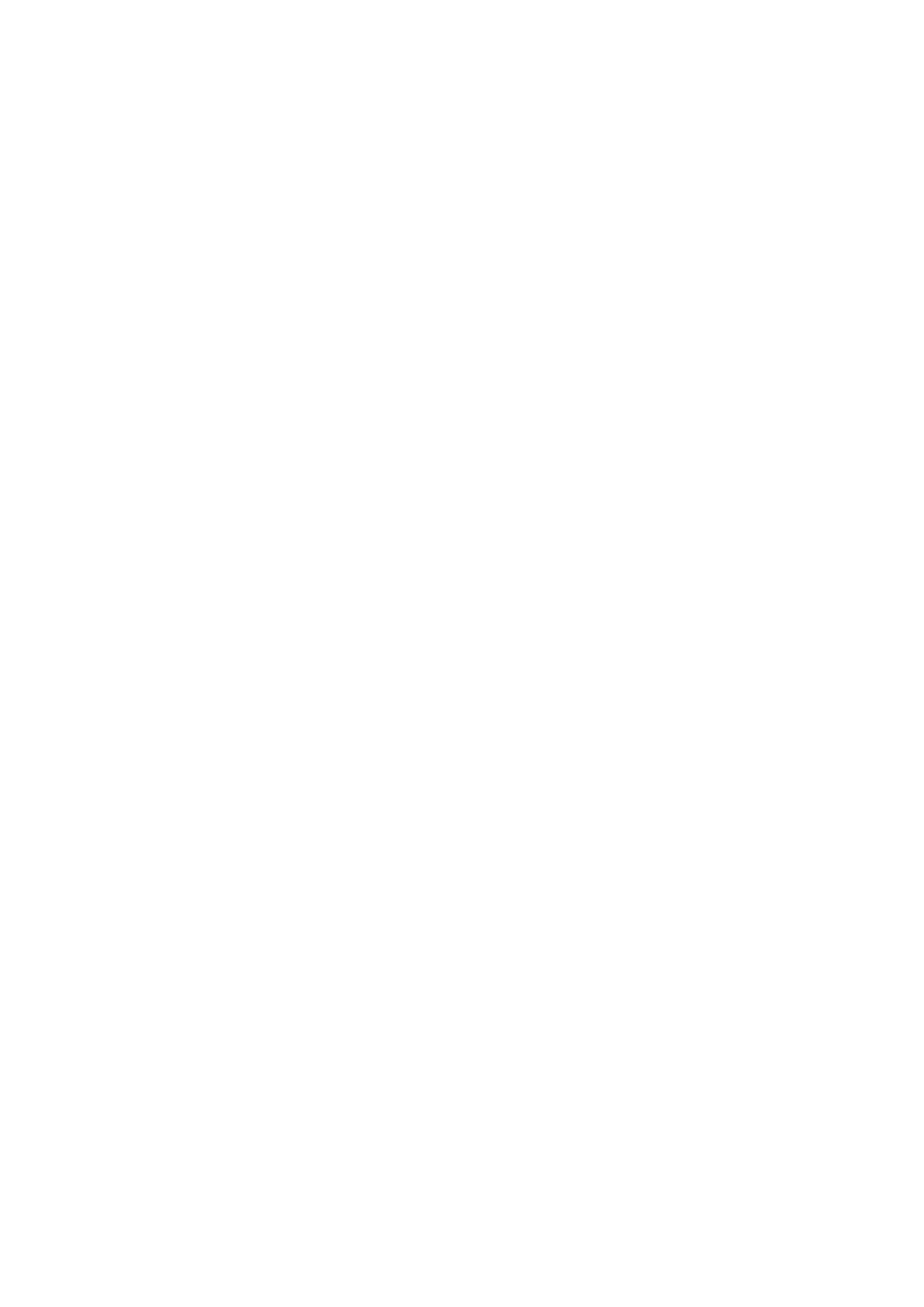- **1 [INTRODUCTION](#page-7-0)**
- **1.1 [Introduction](#page-7-1)**
- **2 [METHOD](#page-9-0)**
- **2.1 [Introduction](#page-9-1)**
- **2.2 [Approach to Identifying the PRoW](#page-9-2)**
- **2.3 [Guide to Using the PRoW Management Plan](#page-9-3)**
- **3 [MANAGEMENT PLAN](#page-17-0)**
- **3.1 [Introduction](#page-17-1)**
- **3.2 [PRoW General Management](#page-17-2)**
- **3.3 [Temporary PRoW Closure and Temporary Diversion](#page-17-3)**
- **3.4 [Permanent Closures](#page--1-0)**
- **3.5 [Signage](#page--1-1)**
- **3.6 [Safety Measures](#page--1-2)**
- **3.7 [Condition Surveys](#page-19-0)**
- **3.8 [Reinstatement of PRoW](#page-19-1)**
- **3.9 [Inspections](#page-19-2)**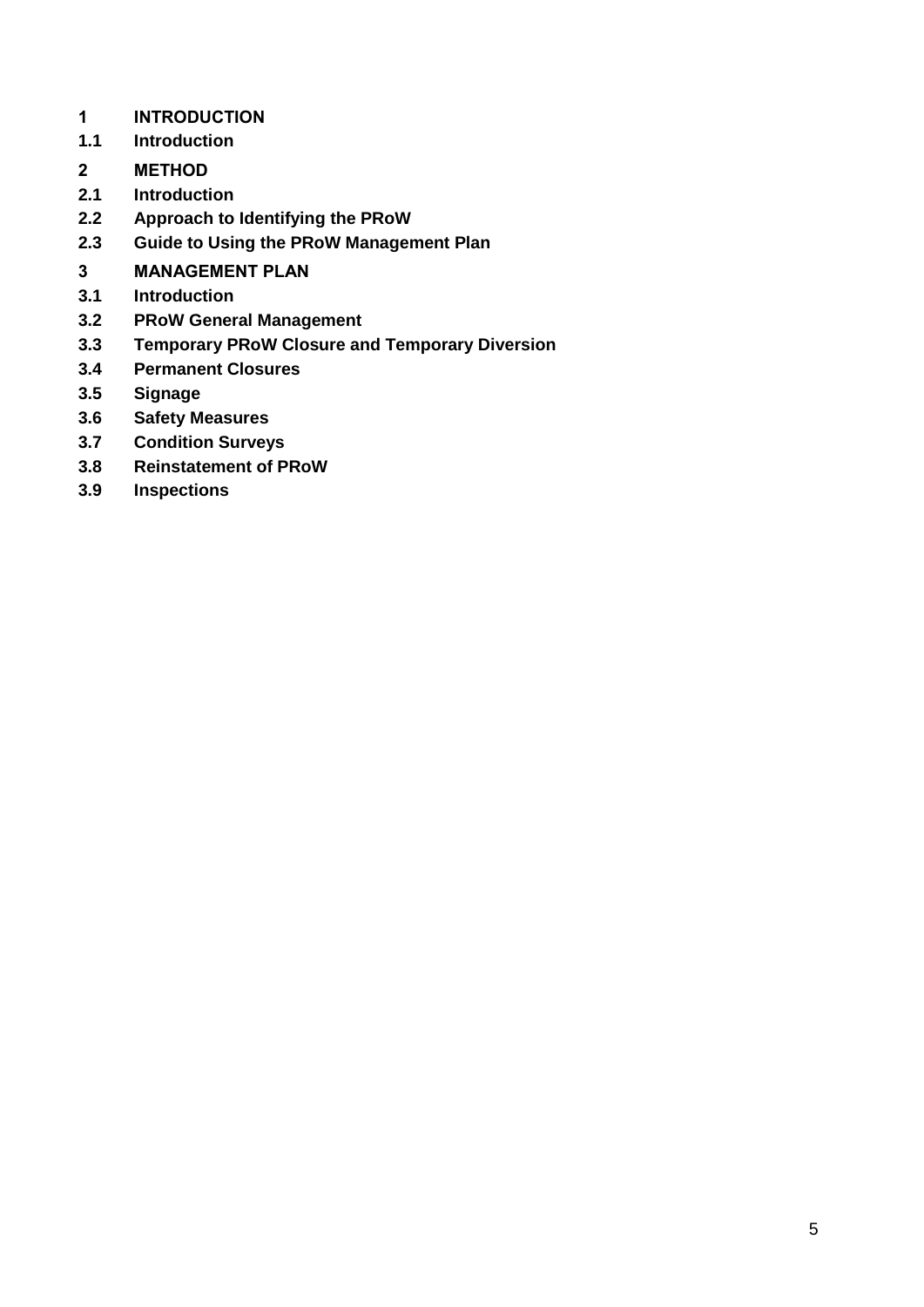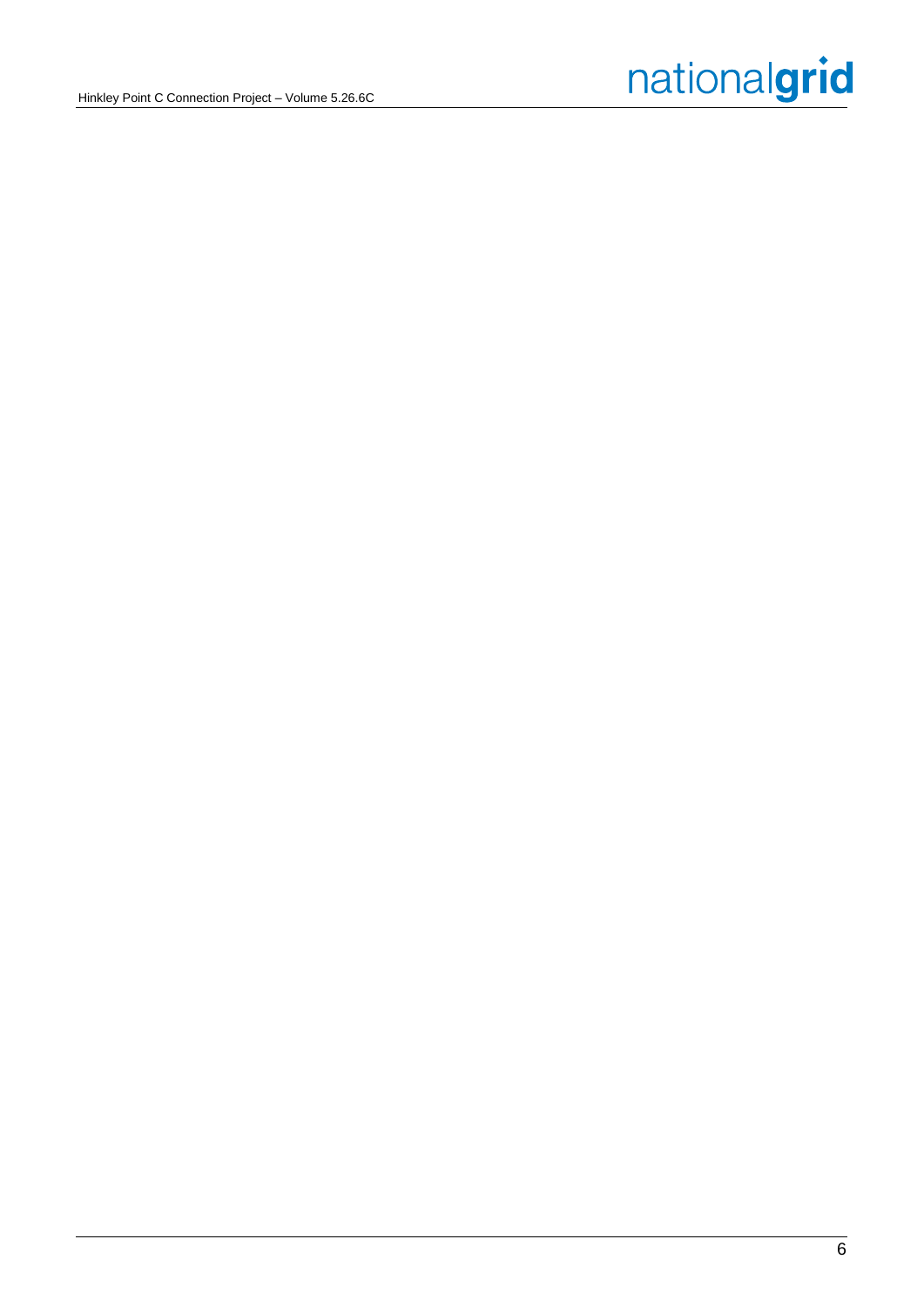### <span id="page-7-0"></span>**1 INTRODUCTION**

### <span id="page-7-1"></span>**1.1 Introduction**

- 1.1.1 This Public Rights of Way (PRoW) Management Plan has been prepared by National Grid Electricity Transmission Limited (National Grid) to manage the PRoW during the construction of the Hinkley Point C Connection Project (the Proposed Development). The Proposed Development includes the following principal elements which are described in detail at **Volume 5.3.1** of the Environmental Statement:
	- construction of a 57km 400kV electricity transmission connection between Bridgwater in Somerset and Seabank, near Avonmouth, comprising:
		- o installation of a 400kV overhead line; and
		- o installation of 400kV underground cables.
	- modifications to existing overhead lines at Hinkley Point, Somerset;
	- construction of three 400kV cable sealing end (CSE) compounds along the route of the connection;
	- construction of a 400/132kV substation at Sandford, North Somerset;
	- extension of the existing 400kV substation at Seabank;
	- the removal of existing 132kV overhead lines and the construction of replacement 132kV overhead lines and 132kV underground cables;
	- extensions/modifications to existing 132kV substations at Churchill, Portishead, Avonmouth and Seabank; and
	- associated works, for example, temporary access roads, highway works, temporary construction compounds, scaffolding, work sites and ancillary works.
- 1.1.2 The Proposed Development is split into 'Sections' as follows:
	- Section A Puriton Ridge;
	- Section B Somerset Levels and Moors South;
	- Section C Mendip Hills:
	- Section D Somerset Levels and Moors North;
	- Section  $E Tickenham Ridge;$
	- Section F Portishead:
	- Section G Avonmouth; and
	- Section H Hinkley Line Entries.
- 1.1.3 The Proposed Development crosses PRoW. This PRoW Management Plan describes where the PRoW will be affected by the Proposed Development and how the PRoW will be managed to ensure they are safe to use and the disruption to the users of the PRoW is minimised.
- 1.1.4 The Development Consent Order (DCO) for the Proposed Development grants all the necessary powers to temporarily stop up PRoW affected by the Proposed Development; Article 13 "Temporary Stopping up of Streets and public Rights of Way". Although **Article 13** of the DCO allows the identified footpaths to be stopped up for the duration of the works, the majority of the PRoW will be stopped up for short durations only to the extent that the stopping up will effectively be 'managed' (see paragraph 3.2 for further information).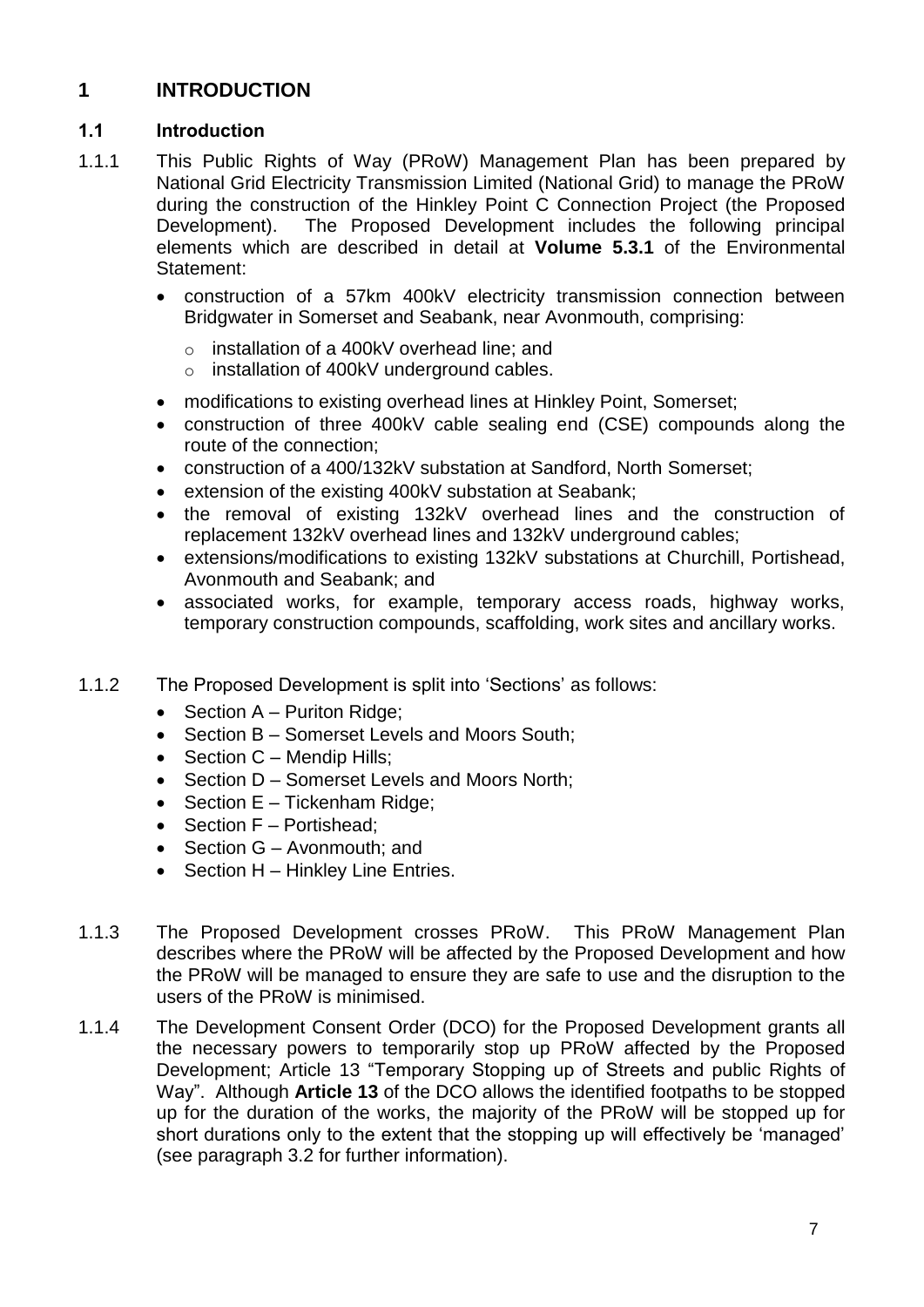- 1.1.5 This PRoW management plan identifies those footpaths that will be closed for short periods and effectively "managed" and those that will be subject to a longer length of closure. As this plan is itself secured by **Schedule 3, Requirement 5** of the DCO, this limits the powers granted by the DCO.
- 1.1.6 This PRoW Management Plan was certified by the Secretary of State in accordance with Article 45 (Certification of plans etc.) of the DCO. **Schedule 3, Requirement 5** of the DCO obligates National Grid to produce a Construction Environmental Management Plan (CEMP) which presents the approach and application of environmental management and mitigation with regards the construction of the Proposed Development. This PRoW Management Plan forms an appendix to the CEMP.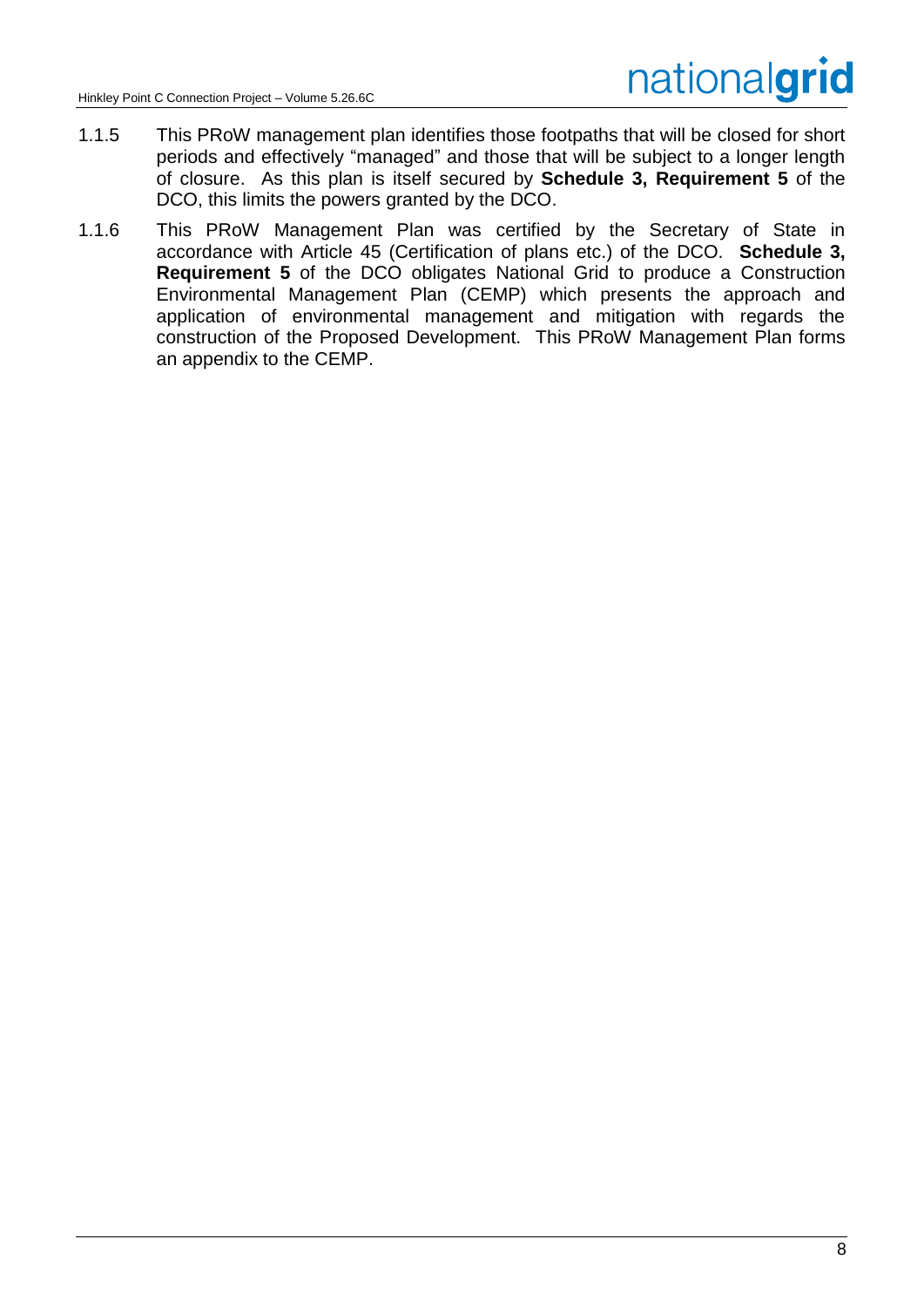### <span id="page-9-0"></span>**2 METHOD**

### <span id="page-9-1"></span>**2.1 Introduction**

2.1.1 This chapter of the PRoW Management Plan describes how PRoW that will be crossed by the Proposed Development have been identified. This chapter also describes how to use this PRoW Management Plan.

### <span id="page-9-2"></span>**2.2 Approach to Identifying the PRoW**

- 2.2.1 This PRoW Management Plan has been prepared in discussion with PRoW officers from Somerset County Council, North Somerset Council, Bristol City Council and South Gloucestershire Council (the relevant Councils).
- 2.2.2 Desk top research was undertaken to identify the PRoW that were crossed by the Proposed Development. Ordnance Survey maps and definitive PRoW maps were obtained from the relevant Councils.
- 2.2.3 Meetings were held with the PRoW officers to discuss the Proposed Development and its interaction with the PRoW network and proposed management methods. Following the Statutory Stage 4 consultation, a meeting was held jointly with the local authority PRoW officers to discuss their feedback on the Preliminary Environmental Information Report and brief them on the proposed PRoW Management Plan. Individual and group meetings with PRoW officers were held on the following dates:
	- 23 May 2013;
	- 16 July 2013;
	- 12 November 2013; and
	- 25 February 2014.

### <span id="page-9-3"></span>**2.3 Guide to Using the PRoW Management Plan**

2.3.1 **Table 2.2** lists the PRoW that will be crossed by the Proposed Development. The table should be used with the Access and Rights of Way Plans (see **Table 2.1** below) which are produced in support of the DCO application under Regulation 5 (2) (k).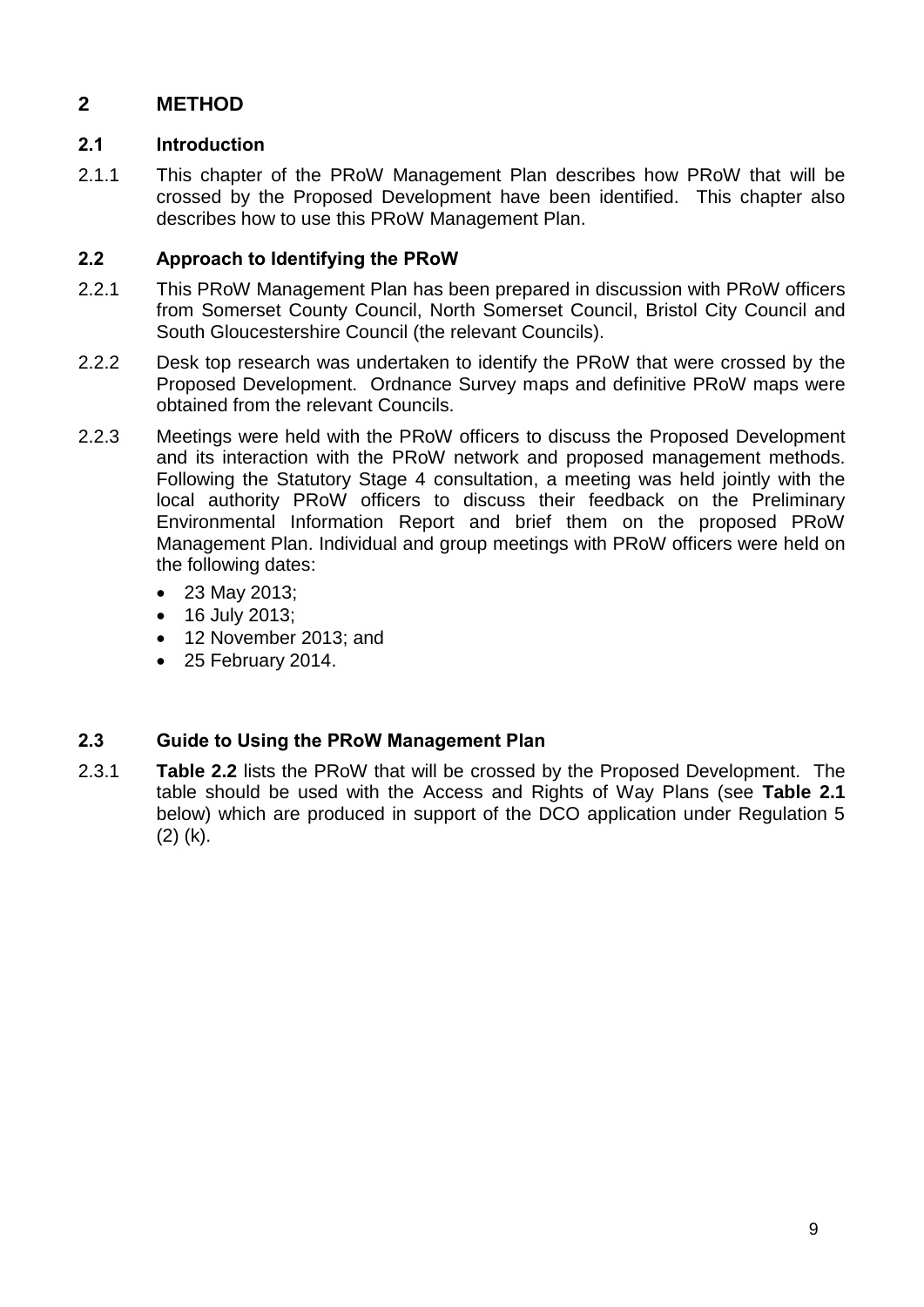| <b>Section of the Proposed</b><br><b>Development</b> | <b>Plan Reference Number</b> |  |  |
|------------------------------------------------------|------------------------------|--|--|
| A – Puriton Ridge                                    | 13/NG/0021 Sheets $1 - 7$    |  |  |
| B – Somerset Levels and<br><b>Moors South</b>        | 13/NG/0040 Sheets 1 - 15     |  |  |
| C – Mendip Hills                                     | 13/NG/0059 Sheets $1 - 6$    |  |  |
| D – Somerset Levels and<br>Moors North               | 13/NG/0078 Sheets 1 - 16     |  |  |
| E - Tickenham Ridge                                  | 13/NG/0097 Sheets $1 - 5$    |  |  |
| F – Portishead                                       | 13/NG/0117 Sheets $1 - 5$    |  |  |
| G - Avonmouth                                        | 13/NG/0135 Sheets $1 - 8$    |  |  |
| H - Hinkley Line Entries                             | 13/NG/0154 Sheets $1 - 3$    |  |  |

#### Table 2.1 Access and Rights of Way Plans (**Volume 4.4.2 - 4.4.9**)

### 2.3.2 **Table 2.2** details the following information:

- the first column of the table details the PRoW reference number, which was obtained from the relevant Councils. The reference numbers are shown adjacent to the PRoW on the associated Access and Rights of Way Plans;
- the second column identifies the authority the specific PRoW is in;
- the third column identifies which component of the Proposed Development crosses the PRoW;
- the fourth column describes the management method. This will either be 'management' or 'temporary closure'. Details of the management methods can be found at section 3 of this PRoW Management Plan;
- the fifth column describes the National Grid reference points, which show the extent of the PRoW that would be crossed by the Proposed Development. The reference numbers are shown on the Access and Rights of Way Plans and identifies the sections and sheet numbers where the specific PRoW can be found; and
- the sixth column identifies indicative maximum closure durations (the actual duration of closure to be determined by individual construction requirements). Where no duration is indicated, temporary closure of that PRoW is not envisaged.
- 2.3.3 The colours on the table relate to the colours of the PRoW shown on the Access and Rights of Way Plans. The colours indicate the PRoW management method. Blue indicates general management (described in section 3), red indicates temporary closure and purple a temporary diversion (described in section 3).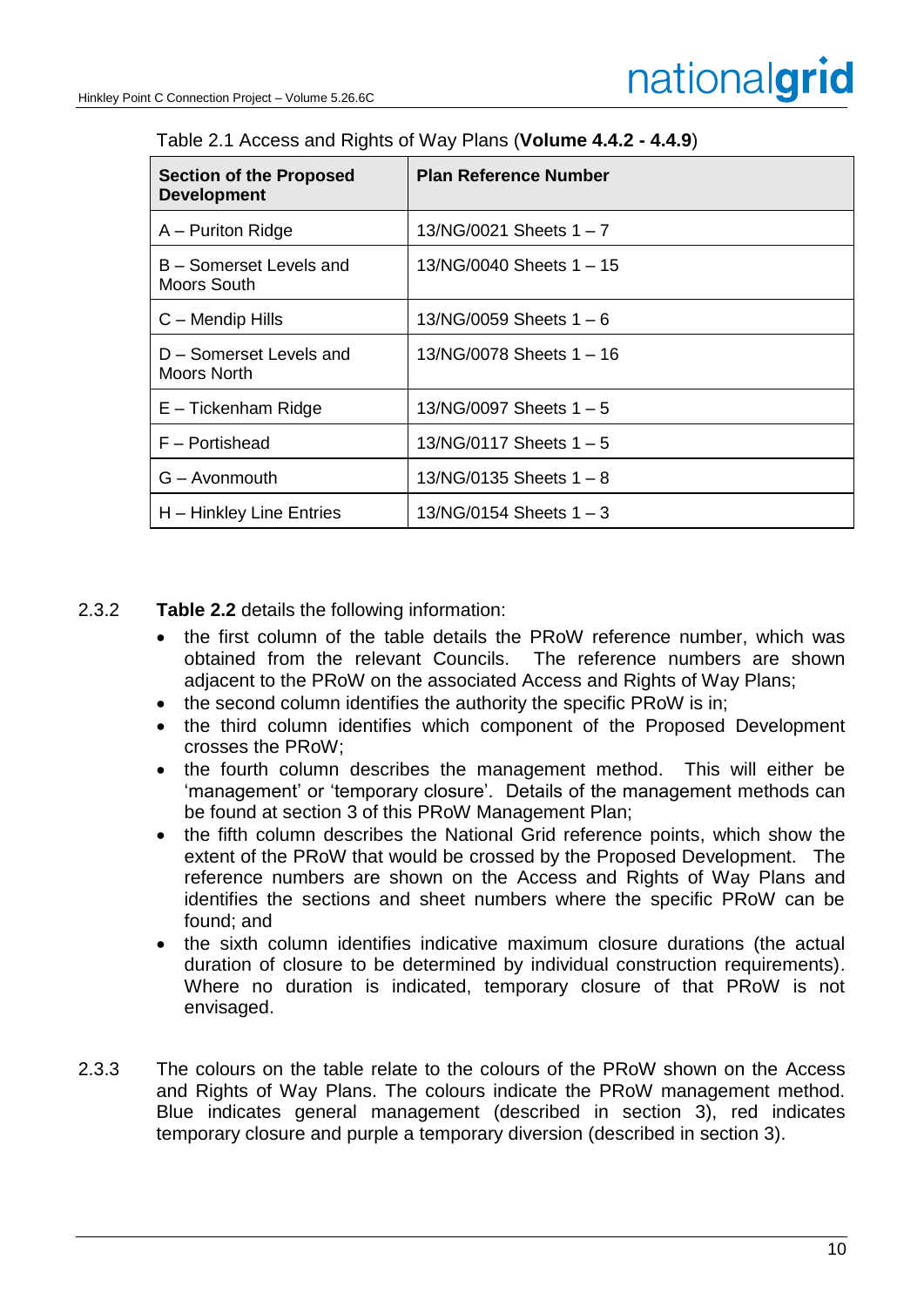- 2.3.4 The Access and Rights of Way Plans, prepared in support of the DCO application show the Council reference number and National Grid's reference numbers.
- 2.3.5 **Table 2.2** below lists the PRoW crossed by the Proposed Development and the proposed management method.

| <b>Council</b><br>Footpath<br><b>Number</b> | <b>Authority</b>                         | Component of the<br><b>Proposed</b><br><b>Development</b><br><b>Crossing the PRoW</b> | <b>Management</b><br><b>Method</b> | <b>National Grid</b><br>Reference<br><b>Points including</b><br><b>Section and</b><br><b>Sheet Number</b> | <b>Indicative</b><br>Period of<br><b>Temporary</b><br><b>Closure</b> |
|---------------------------------------------|------------------------------------------|---------------------------------------------------------------------------------------|------------------------------------|-----------------------------------------------------------------------------------------------------------|----------------------------------------------------------------------|
| <b>BW/3/1</b>                               | SOMERSET COUNTY<br><b>COUNCIL</b>        | <b>132kV OVERHEAD</b><br><b>LINE REMOVAL</b>                                          | <b>PRoW</b><br><b>MANAGEMENT</b>   | 1 to $2$<br>A <sub>1</sub>                                                                                | 1 Day                                                                |
| BW/8/10                                     | <b>SOMERSET COUNTY</b><br><b>COUNCIL</b> | <b>132 KV OVERHEAD</b><br><b>LINE REMOVAL</b>                                         | <b>PRoW</b><br><b>MANAGEMENT</b>   | 3 to 4 A $1+2$                                                                                            | 1 Day                                                                |
| <b>BW/8/9</b>                               | <b>SOMERSET COUNTY</b><br><b>COUNCIL</b> | <b>132 KV OVERHEAD</b><br><b>LINE REMOVAL</b>                                         | <b>PRoW</b><br><b>MANAGEMENT</b>   | 5 to 6 A 2                                                                                                | 1 Day                                                                |
| BW/8/19                                     | <b>SOMERSET COUNTY</b><br><b>COUNCIL</b> | <b>132 KV OVERHEAD</b><br><b>LINE REMOVAL</b>                                         | <b>PRoW</b><br><b>MANAGEMENT</b>   | 7 to 8 A 2                                                                                                | 1 Day                                                                |
| <b>BW/2/5</b>                               | <b>SOMERSET COUNTY</b><br><b>COUNCIL</b> | <b>132 KV OVERHEAD</b><br><b>LINE REMOVAL</b>                                         | <b>PRoW</b><br><b>MANAGEMENT</b>   | 9 to 10 A 2                                                                                               | 1 Day                                                                |
| <b>BW/2/2</b>                               | <b>SOMERSET COUNTY</b><br><b>COUNCIL</b> | <b>132 KV OVERHEAD</b><br><b>LINE REMOVAL</b>                                         | <b>PRoW</b><br><b>MANAGEMENT</b>   | 11 to 12 A 3                                                                                              | 1 Day                                                                |
| <b>BW/2/3</b>                               | <b>SOMERSET COUNTY</b><br><b>COUNCIL</b> | <b>132 KV OVERHEAD</b><br><b>LINE REMOVAL</b>                                         | <b>PRoW</b><br><b>MANAGEMENT</b>   | 13 to $14A3 + 5$                                                                                          | 1 Day                                                                |
| BW/2/13                                     | <b>SOMERSET COUNTY</b><br><b>COUNCIL</b> | <b>132 KV OVERHEAD</b><br><b>LINE REMOVAL</b>                                         | <b>PRoW</b><br><b>MANAGEMENT</b>   | 15 to 16 A 3                                                                                              | 1 Day                                                                |
| BW/2/12                                     | <b>SOMERSET COUNTY</b><br><b>COUNCIL</b> | <b>132 KV OVERHEAD</b><br><b>LINE REMOVAL</b>                                         | <b>PRoW</b><br><b>MANAGEMENT</b>   | 16 to 17 A 3                                                                                              | 1 Day                                                                |
| <b>BW/2/44</b>                              | <b>SOMERSET COUNTY</b><br><b>COUNCIL</b> | <b>132 KV OVERHEAD</b><br><b>LINE REMOVAL</b>                                         | <b>PRoW</b><br><b>MANAGEMENT</b>   | 18 to 19 A 4                                                                                              | 1 Day                                                                |
| <b>BW/28/1</b>                              | <b>SOMERSET COUNTY</b><br><b>COUNCIL</b> | <b>132 KV OVERHEAD</b><br><b>LINE REMOVAL</b>                                         | <b>PRoW</b><br><b>MANAGEMENT</b>   | 20 to 21 A 4+5                                                                                            | 3 Days                                                               |
| <b>BW/2/46</b>                              | <b>SOMERSET COUNTY</b><br><b>COUNCIL</b> | <b>OVERHEAD LINE</b>                                                                  | <b>PRoW</b><br><b>MANAGEMENT</b>   | 22 to 23 A 5                                                                                              | 3 Days                                                               |
| <b>BW/28/2</b>                              | <b>SOMERSET COUNTY</b><br><b>COUNCIL</b> | <b>OVERHEAD LINE</b>                                                                  | <b>PRoW</b><br>MANAGEMENT          | 23 to 24 A 5                                                                                              | 3 Days                                                               |
| BW/37/13                                    | <b>SOMERSET COUNTY</b><br><b>COUNCIL</b> | <b>OVERHEAD LINE</b>                                                                  | <b>PRoW</b><br><b>MANAGEMENT</b>   | 25 to 26 B 1+2                                                                                            | 1 Day                                                                |
| BW/37/12                                    | SOMERSET COUNTY<br><b>COUNCIL</b>        | <b>OVERHEAD LINE</b>                                                                  | <b>PRoW</b><br><b>MANAGEMENT</b>   | 27 to 28 B 1+2                                                                                            | 3 Days                                                               |
| BW/13/22                                    | <b>SOMERSET COUNTY</b><br><b>COUNCIL</b> | <b>132 KV OVERHEAD</b><br><b>LINE REMOVAL</b>                                         | <b>PRoW</b><br><b>MANAGEMENT</b>   | 29 to 32 B 2+3                                                                                            | 1 Day                                                                |
| BW/13/28                                    | SOMERSET COUNTY<br><b>COUNCIL</b>        | <b>132 KV OVERHEAD</b><br><b>LINE REMOVAL</b>                                         | <b>PRoW</b><br><b>MANAGEMENT</b>   | 30 to 31 B 3                                                                                              | 1 Day                                                                |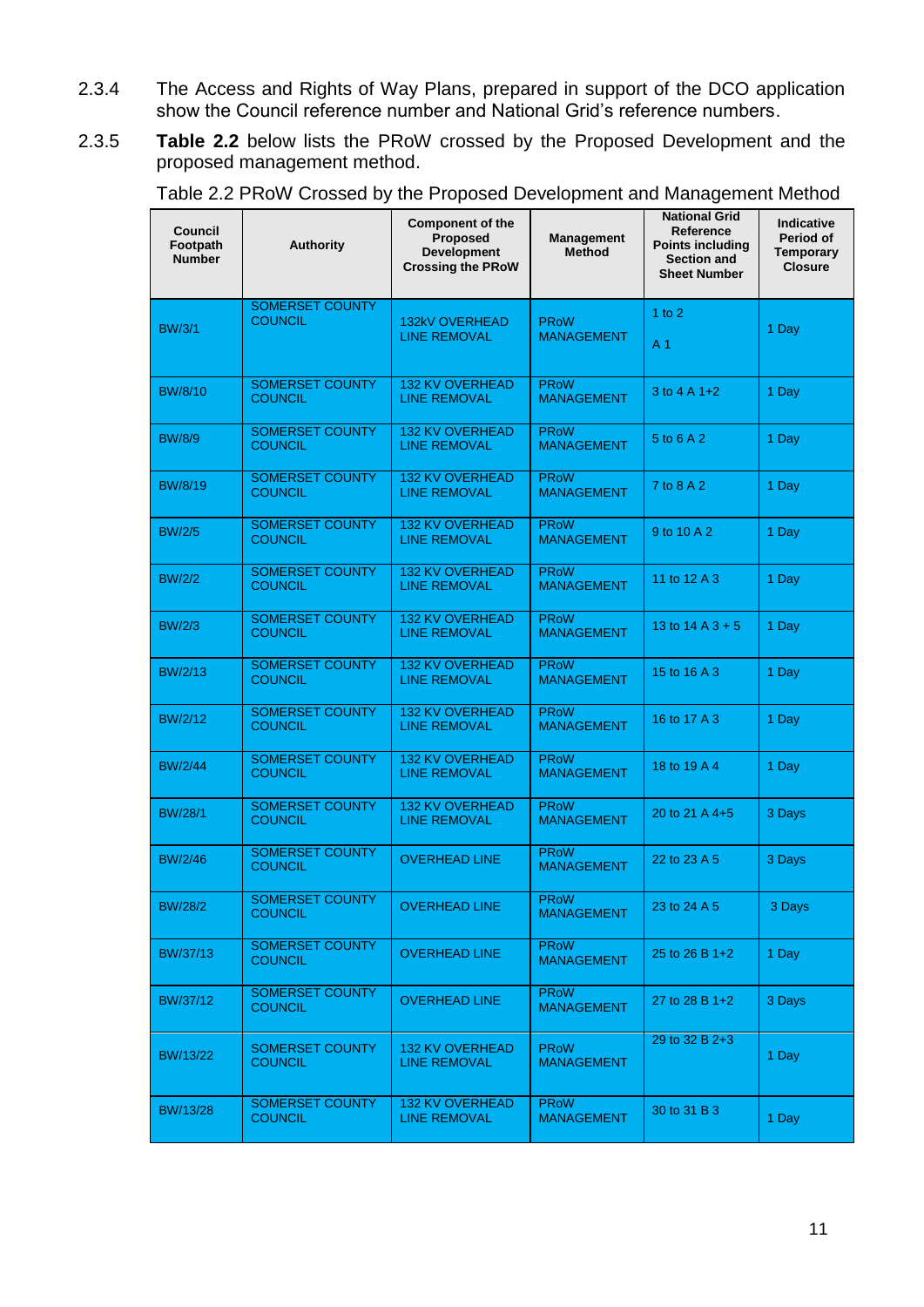## nationalgrid

| <b>Council</b><br>Footpath<br><b>Number</b> | <b>Authority</b>                         | <b>Component of the</b><br>Proposed<br><b>Development</b><br><b>Crossing the PRoW</b> | Management<br><b>Method</b>                       | <b>National Grid</b><br>Reference<br><b>Points including</b><br><b>Section and</b><br><b>Sheet Number</b> | <b>Indicative</b><br>Period of<br><b>Temporary</b><br><b>Closure</b> |
|---------------------------------------------|------------------------------------------|---------------------------------------------------------------------------------------|---------------------------------------------------|-----------------------------------------------------------------------------------------------------------|----------------------------------------------------------------------|
| AX/23/10                                    | <b>SOMERSET COUNTY</b><br><b>COUNCIL</b> | <b>OVERHEAD LINE</b>                                                                  | <b>PRoW</b><br><b>MANAGEMENT</b>                  | 33 to 34 B 7                                                                                              | 3 Days                                                               |
| AX/23/14                                    | <b>SOMERSET COUNTY</b><br><b>COUNCIL</b> | <b>OVERHEAD LINE</b>                                                                  | <b>PRoW</b><br><b>MANAGEMENT</b>                  | 35 to 36 B 9                                                                                              | 3 Days                                                               |
| AX/17/12                                    | <b>SOMERSET COUNTY</b><br><b>COUNCIL</b> | <b>OVERHEAD LINE</b>                                                                  | <b>PRoW</b><br><b>MANAGEMENT</b>                  | 37 to 38 B 11+12                                                                                          | 3 Days                                                               |
| AX/21/3                                     | <b>SOMERSET COUNTY</b><br><b>COUNCIL</b> | <b>UNDERGROUND</b><br><b>CABLE</b>                                                    | <b>TEMPORARY</b><br><b>PRoW</b><br><b>CLOSURE</b> | 39 to 40 B 14                                                                                             | 3 Months                                                             |
| <b>AX/2/15</b>                              | <b>SOMERSET COUNTY</b><br><b>COUNCIL</b> | <b>UNDERGROUND</b><br><b>CABLE</b>                                                    | <b>TEMPORARY</b><br><b>PRoW</b><br><b>CLOSURE</b> | 39 to 41 B 14                                                                                             | 3 Months                                                             |
| AX/21/7                                     | <b>SOMERSET COUNTY</b><br><b>COUNCIL</b> | <b>132 KV OVERHEAD</b><br><b>LINE REMOVAL</b>                                         | <b>PRoW</b><br><b>MANAGEMENT</b>                  | 42 to 43 B $14 + C$<br>1                                                                                  | 1 day                                                                |
| AX/29/28                                    | <b>NORTH SOMERSET</b><br><b>COUNCIL</b>  | <b>UNDERGROUND</b><br><b>CABLE</b>                                                    | <b>PRoW</b><br><b>MANAGEMENT</b>                  | 44 to 45 C 2                                                                                              | 1 Month                                                              |
| AX/3/21                                     | <b>NORTH SOMERSET</b><br><b>COUNCIL</b>  | <b>UNDERGROUND</b><br><b>CABLE</b>                                                    | <b>PRoW</b><br><b>MANAGEMENT</b>                  | 46 to 47 C 3                                                                                              | 1 Month                                                              |
| AX/29/14                                    | <b>NORTH SOMERSET</b><br><b>COUNCIL</b>  | <b>UNDERGROUND</b><br><b>CABLE</b>                                                    | <b>PRoW</b><br><b>MANAGEMENT</b>                  | 48 to 49 C 3+4                                                                                            | 1 Day                                                                |
| AX/29/16                                    | <b>NORTH SOMERSET</b><br><b>COUNCIL</b>  | <b>UNDERGROUND</b><br><b>CABLE</b>                                                    | <b>PRoW</b><br><b>MANAGEMENT</b>                  | 48 to 50 C 3+4                                                                                            | 1 Month                                                              |
| AX/3/4                                      | <b>NORTH SOMERSET</b><br><b>COUNCIL</b>  | <b>UNDERGROUND</b><br><b>CABLE</b>                                                    | <b>PRoW</b><br><b>MANAGEMENT</b>                  | 50 to 51 C 3                                                                                              | 1 Month                                                              |
| AX/3/1                                      | <b>NORTH SOMERSET</b><br><b>COUNCIL</b>  | <b>UNDERGROUND</b><br><b>CABLE</b>                                                    | <b>PRoW</b><br><b>MANAGEMENT</b>                  | 52 to 53 C 3+4                                                                                            | 2 Weeks                                                              |
| AX/3/53                                     | <b>NORTH SOMERSET</b><br><b>COUNCIL</b>  | <b>UNDERGROUND</b><br><b>CABLE</b>                                                    | <b>PRoW</b><br><b>MANAGEMENT</b>                  | 54 to 57 C 4+5                                                                                            | 1 Month                                                              |
| AX/3/22                                     | <b>NORTH SOMERSET</b><br><b>COUNCIL</b>  | <b>UNDERGROUND</b><br><b>CABLE</b>                                                    | <b>PRoW</b><br><b>MANAGEMENT</b>                  | 55 to 56 C 4+5                                                                                            | 1 Month                                                              |
| AX/29/48                                    | <b>NORTH SOMERSET</b><br><b>COUNCIL</b>  | <b>OVERHEAD LINE</b>                                                                  | <b>PRoW</b><br><b>MANAGEMENT</b>                  | 58 to 59 D 1                                                                                              | 1 Month                                                              |
| AX/29/48                                    | <b>NORTH SOMERSET</b><br><b>COUNCIL</b>  | <b>OVERHEAD LINE</b>                                                                  | <b>PRoW</b><br><b>MANAGEMENT</b>                  | 60 to 61 D 3                                                                                              | 3 Days                                                               |
| AX/3/42                                     | <b>NORTH SOMERSET</b><br><b>COUNCIL</b>  | <b>OVERHEAD LINE</b>                                                                  | <b>PRoW</b><br><b>MANAGEMENT</b>                  | 62 to 63 D 2+3                                                                                            | 3 Days                                                               |
| AX/24/11                                    | <b>NORTH SOMERSET</b><br><b>COUNCIL</b>  | <b>OVERHEAD LINE</b>                                                                  | <b>PRoW</b><br><b>MANAGEMENT</b>                  | 63 to 64 D 2                                                                                              | 3 Days                                                               |
| AX/24/12                                    | <b>NORTH SOMERSET</b><br><b>COUNCIL</b>  | <b>OVERHEAD LINE</b>                                                                  | <b>PRoW</b><br><b>MANAGEMENT</b>                  | 64 to 65 D 2                                                                                              | 3 Days                                                               |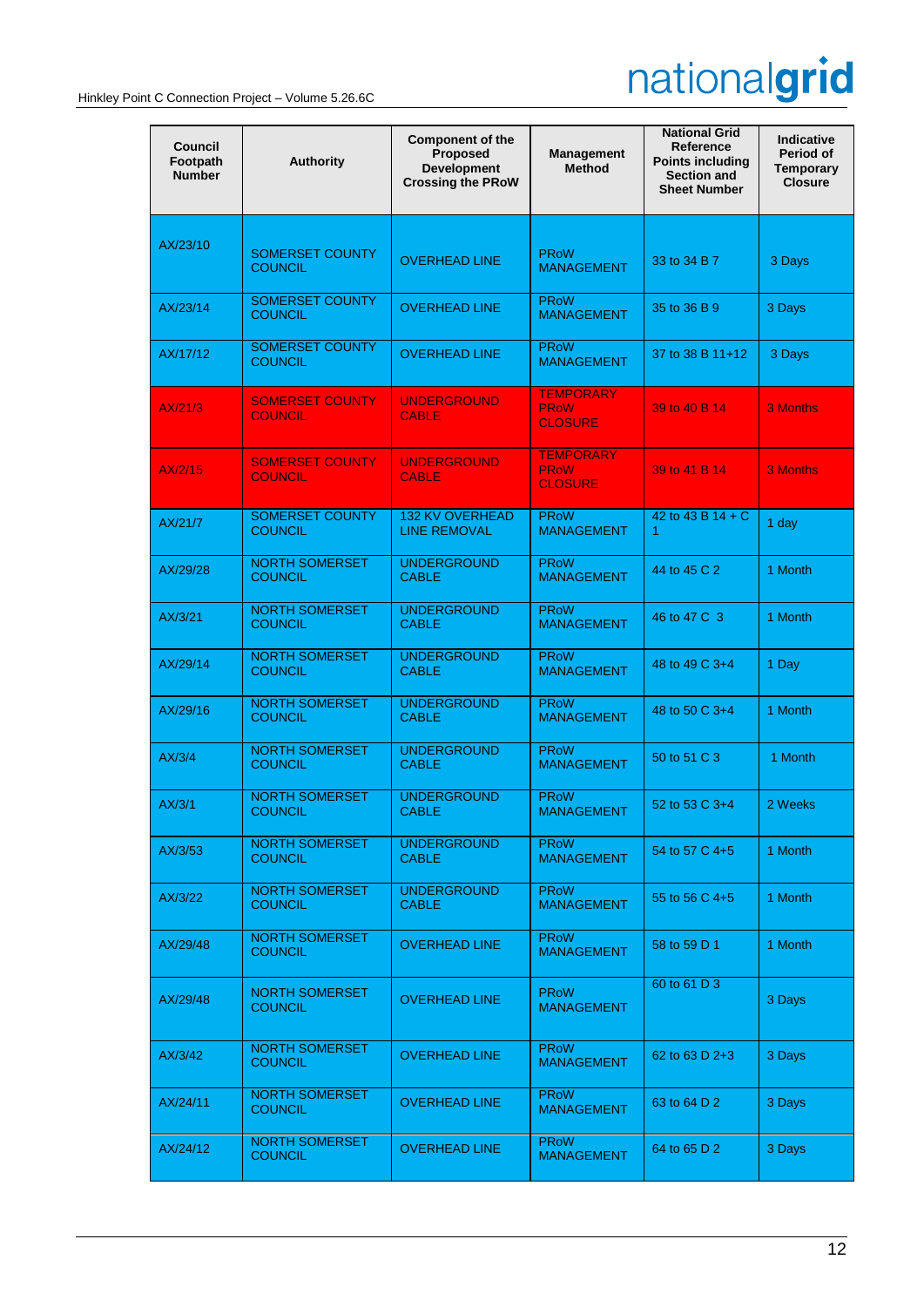| <b>Council</b><br>Footpath<br><b>Number</b> | <b>Authority</b>                        | <b>Component of the</b><br><b>Proposed</b><br><b>Development</b><br><b>Crossing the PRoW</b> | <b>Management</b><br><b>Method</b> | <b>National Grid</b><br>Reference<br><b>Points including</b><br><b>Section and</b><br><b>Sheet Number</b> | <b>Indicative</b><br>Period of<br><b>Temporary</b><br><b>Closure</b> |
|---------------------------------------------|-----------------------------------------|----------------------------------------------------------------------------------------------|------------------------------------|-----------------------------------------------------------------------------------------------------------|----------------------------------------------------------------------|
| AX/24/13                                    | <b>NORTH SOMERSET</b><br><b>COUNCIL</b> | <b>OVERHEAD LINE</b>                                                                         | <b>PRoW</b><br><b>MANAGEMENT</b>   | 64 to 66 D 2                                                                                              | 3 Days                                                               |
| AX/3/43                                     | <b>NORTH SOMERSET</b><br><b>COUNCIL</b> | <b>OVERHEAD LINE</b>                                                                         | <b>PRoW</b><br><b>MANAGEMENT</b>   | 65 to 67 D 2                                                                                              | 3 Days                                                               |
| AX/24/10                                    | <b>NORTH SOMERSET</b><br><b>COUNCIL</b> | <b>OVERHEAD LINE</b>                                                                         | <b>PRoW</b><br><b>MANAGEMENT</b>   | 64 to 68 D 2+3                                                                                            | 1 Day                                                                |
| <b>AX/24/7A</b>                             | <b>NORTH SOMERSET</b><br><b>COUNCIL</b> | <b>OVERHEAD LINE</b>                                                                         | <b>PRoW</b><br><b>MANAGEMENT</b>   | 69 to 70 D 3+4+5                                                                                          | 1 Day                                                                |
| AX/16/22                                    | <b>NORTH SOMERSET</b><br><b>COUNCIL</b> | <b>OVERHEAD LINE</b>                                                                         | <b>PRoW</b><br><b>MANAGEMENT</b>   | 70 to 71 D 5                                                                                              | 1 Day                                                                |
| AX/16/21                                    | <b>NORTH SOMERSET</b><br><b>COUNCIL</b> | <b>OVERHEAD LINE</b>                                                                         | <b>PRoW</b><br><b>MANAGEMENT</b>   | 72 to 73 D 5                                                                                              | 1 Day                                                                |
| AX/16/44                                    | <b>NORTH SOMERSET</b><br><b>COUNCIL</b> | <b>OVERHEAD LINE</b>                                                                         | <b>PRoW</b><br><b>MANAGEMENT</b>   | 74 to 75 D 5+6                                                                                            | 3 Days                                                               |
| LA/21/28                                    | <b>NORTH SOMERSET</b><br><b>COUNCIL</b> | <b>OVERHEAD LINE</b>                                                                         | <b>PRoW</b><br><b>MANAGEMENT</b>   | 76 to 77 to 78 D<br>$5 + 6$                                                                               | 3 Days                                                               |
| LA/21/31                                    | <b>NORTH SOMERSET</b><br><b>COUNCIL</b> | <b>OVERHEAD LINE</b>                                                                         | <b>PRoW</b><br><b>MANAGEMENT</b>   | 79 to 80 D 6+7                                                                                            | 1 Day                                                                |
| LA/11/6                                     | <b>NORTH SOMERSET</b><br><b>COUNCIL</b> | <b>OVERHEAD LINE</b>                                                                         | <b>PRoW</b><br><b>MANAGEMENT</b>   | 81 to 82 D 6                                                                                              | 1 Day                                                                |
| LA/21/40                                    | <b>NORTH SOMERSET</b><br><b>COUNCIL</b> | <b>OVERHEAD LINE</b>                                                                         | <b>PRoW</b><br><b>MANAGEMENT</b>   | 82 to 83 D 6+7                                                                                            | 1 Day                                                                |
| LA/21/32                                    | <b>NORTH SOMERSET</b><br><b>COUNCIL</b> | <b>OVERHEAD LINE</b>                                                                         | <b>PRoW</b><br><b>MANAGEMENT</b>   | 84 to 85 D 7                                                                                              | 3 Days                                                               |
| LA/10/2                                     | <b>NORTH SOMERSET</b><br><b>COUNCIL</b> | OVERHEAD LINE                                                                                | <b>PRoW</b><br><b>MANAGEMENT</b>   | 86 to 87 D 7+8                                                                                            | 3 Days                                                               |
| LA/21/37                                    | <b>NORTH SOMERSET</b><br><b>COUNCIL</b> | <b>OVERHEAD LINE</b>                                                                         | <b>PRoW</b><br><b>MANAGEMENT</b>   | 88 to 89 D 9+10                                                                                           | 3 Days                                                               |
| LA/13/1                                     | <b>NORTH SOMERSET</b><br><b>COUNCIL</b> | <b>132 KV OVERHEAD</b><br>LINE REMOVAL                                                       | <b>PRoW</b><br><b>MANAGEMENT</b>   | 89 to 90 & 91 to<br>92 to 93 to 106 to<br>107 D<br>$9+10+11+12$                                           | 3 Days                                                               |
| LA/13/49                                    | <b>NORTH SOMERSET</b><br><b>COUNCIL</b> | <b>OVERHEAD LINE</b>                                                                         | <b>PRoW</b><br><b>MANAGEMENT</b>   | 92 to 94 to 108 D<br>$9+10+11+12$                                                                         | 3 Days                                                               |
| LA/13/50                                    | <b>NORTH SOMERSET</b><br><b>COUNCIL</b> | <b>OVERHEAD LINE</b>                                                                         | <b>PRoW</b><br><b>MANAGEMENT</b>   | 93 to 94 D 10                                                                                             | 3 Days                                                               |
| LA/13/2                                     | <b>NORTH SOMERSET</b><br><b>COUNCIL</b> | <b>UNDERGROUND</b><br><b>CABLE</b>                                                           | <b>PRoW</b><br><b>MANAGEMENT</b>   | 95 to 96 D 11                                                                                             | 3 Days                                                               |
| LA/13/4                                     | <b>NORTH SOMERSET</b><br><b>COUNCIL</b> | <b>UNDERGROUND</b><br><b>CABLE</b>                                                           | <b>PRoW</b><br><b>MANAGEMENT</b>   | 97 to 98 to 99 to<br>100 D 11                                                                             | 1 Day                                                                |
| LA/13/6                                     | <b>NORTH SOMERSET</b><br><b>COUNCIL</b> | <b>UNDERGROUND</b><br><b>CABLE</b>                                                           | <b>PRoW</b><br><b>MANAGEMENT</b>   | 98 to 101 D 11                                                                                            | 1 Month                                                              |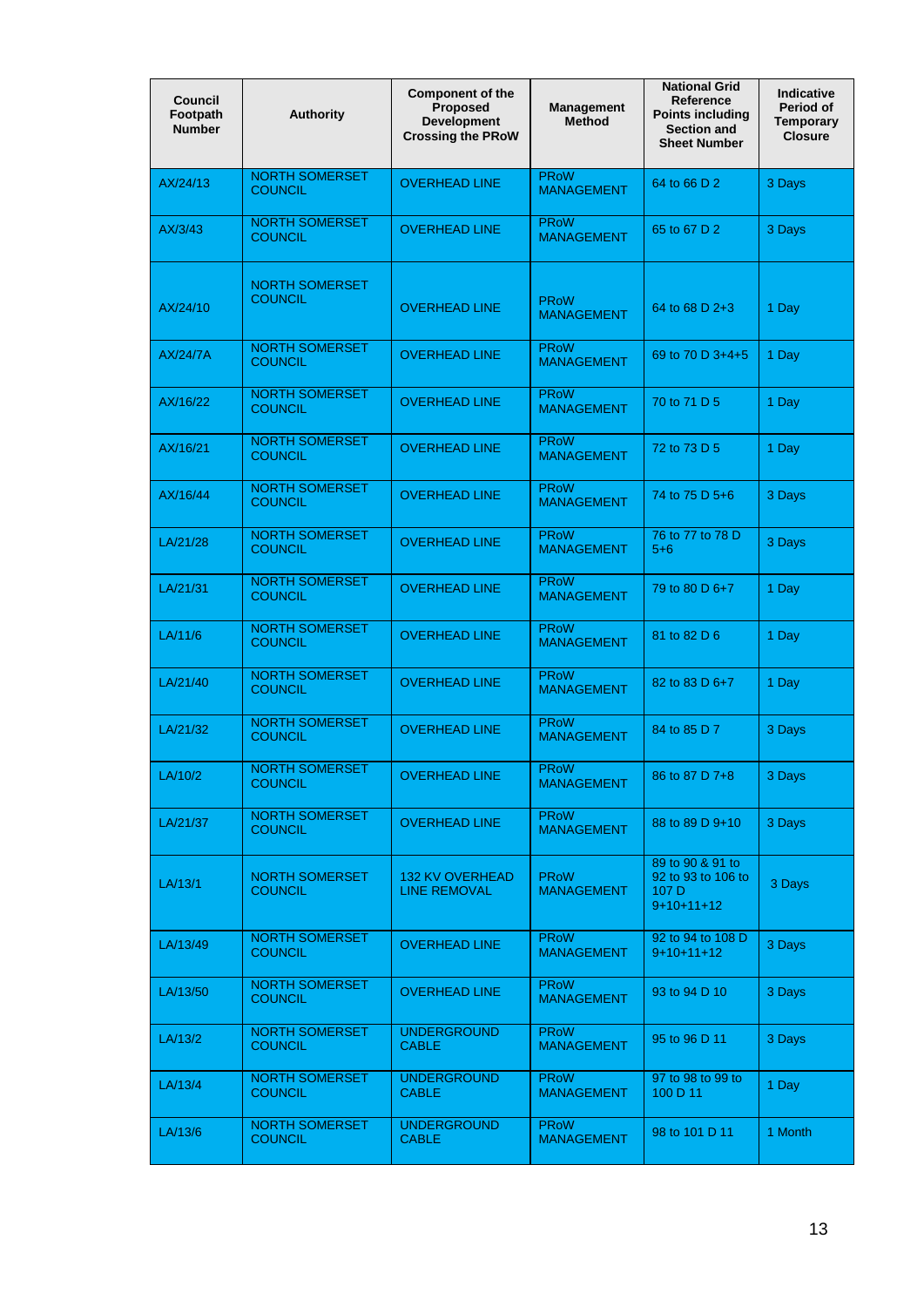## nationalgrid

| <b>Council</b><br>Footpath<br><b>Number</b> | <b>Authority</b>                        | <b>Component of the</b><br><b>Proposed</b><br><b>Development</b><br><b>Crossing the PRoW</b> | <b>Management</b><br><b>Method</b>                | <b>National Grid</b><br>Reference<br><b>Points including</b><br><b>Section and</b><br><b>Sheet Number</b> | <b>Indicative</b><br>Period of<br><b>Temporary</b><br><b>Closure</b> |
|---------------------------------------------|-----------------------------------------|----------------------------------------------------------------------------------------------|---------------------------------------------------|-----------------------------------------------------------------------------------------------------------|----------------------------------------------------------------------|
| LA/13/5                                     | <b>NORTH SOMERSET</b><br><b>COUNCIL</b> | <b>UNDERGROUND</b><br><b>CABLE</b>                                                           | <b>PRoW</b><br><b>MANAGEMENT</b>                  | 99 to 101 to 102<br>D 11                                                                                  | 2 Weeks                                                              |
| LA/13/21                                    | <b>NORTH SOMERSET</b><br><b>COUNCIL</b> | <b>UNDERGROUND</b><br><b>CABLE</b>                                                           | <b>PRoW</b><br><b>MANAGEMENT</b>                  | 103 to 104 D 11                                                                                           | 1 Day                                                                |
| LA/13/44                                    | NORTH SOMERSET<br><b>COUNCIL</b>        | <b>OVERHEAD LINE</b>                                                                         | <b>PRoW</b><br><b>MANAGEMENT</b>                  | 105 to 106 D<br>$11+12+13$                                                                                | 1 Day                                                                |
| <b>TEMP</b><br><b>DIVERSION</b>             | <b>NORTH SOMERSET</b><br><b>COUNCIL</b> | <b>UNDERGROUND</b><br><b>CABLE</b>                                                           | <b>TEMPORARY</b><br><b>DIVERSION</b>              | 109 to 110 D 13                                                                                           | n/a                                                                  |
| LA/13/10                                    | <b>NORTH SOMERSET</b><br><b>COUNCIL</b> | <b>UNDERGROUND</b><br><b>CABLE</b>                                                           | <b>PRoW</b><br><b>MANAGEMENT</b>                  | 110 to 117 D 13                                                                                           | 1Day                                                                 |
| LA/13/1                                     | <b>NORTH SOMERSET</b><br><b>COUNCIL</b> | <b>UNDERGROUND</b><br><b>CABLE</b>                                                           | <b>TEMPORARY</b><br><b>PRoW</b><br><b>CLOSURE</b> | 111 to 112 to 114<br>to 116 D 13                                                                          | <b>6 Months</b>                                                      |
| LA/13/8                                     | <b>NORTH SOMERSET</b><br><b>COUNCIL</b> | <b>UNDERGROUND</b><br><b>CABLE</b>                                                           | <b>TEMPORARY</b><br><b>PRoW</b><br><b>CLOSURE</b> | 112 to 113 D 13                                                                                           | <b>6 Months</b>                                                      |
| LA/13/9                                     | <b>NORTH SOMERSET</b><br><b>COUNCIL</b> | <b>UNDERGROUND</b><br><b>CABLE</b>                                                           | <b>TEMPORARY</b><br><b>PRoW</b><br><b>CLOSURE</b> | 113 to 114 D 13                                                                                           | <b>6 Months</b>                                                      |
| LA/13/45                                    | <b>NORTH SOMERSET</b><br><b>COUNCIL</b> | <b>UNDERGROUND</b><br><b>CABLE</b>                                                           | <b>PRoW</b><br><b>MANAGEMENT</b>                  | 115 to 116 D<br>$12 + 13$                                                                                 | 1 Month                                                              |
| LA/13/1                                     | <b>NORTH SOMERSET</b><br><b>COUNCIL</b> | <b>UNDERGROUND</b><br><b>CABLE</b>                                                           | <b>PRoW</b><br><b>MANAGEMENT</b>                  | 116 to 117 to 118<br>$D$ 13 + E1                                                                          | 1 Day                                                                |
| LA/16/18                                    | <b>NORTH SOMERSET</b><br><b>COUNCIL</b> | <b>UNDERGROUND</b><br><b>CABLE</b>                                                           | <b>PRoW</b><br><b>MANAGEMENT</b>                  | 118 to 119 to 120<br>$D$ 13 + E1                                                                          | 1 Day                                                                |
| LA/16/21                                    | <b>NORTH SOMERSET</b><br><b>COUNCIL</b> | <b>UNDERGROUND</b><br><b>CABLE</b>                                                           | <b>PRoW</b><br><b>MANAGEMENT</b>                  | 119 to 121 13 +<br>E1                                                                                     | 1 Month                                                              |
| LA/16/20                                    | <b>NORTH SOMERSET</b><br><b>COUNCIL</b> | <b>UNDERGROUND</b><br><b>CABLE</b>                                                           | <b>PRoW</b><br><b>MANAGEMENT</b>                  | 122 to 123 D 13<br>$+ E1$                                                                                 | 2 Weeks                                                              |
| LA/16/1                                     | <b>NORTH SOMERSET</b><br><b>COUNCIL</b> | <b>UNDERGROUND</b><br><b>CABLE</b>                                                           | <b>PRoW</b><br><b>MANAGEMENT</b>                  | 124 to 125 D 13<br>$+E1$                                                                                  | 1 Month                                                              |
| AX/14/58                                    | <b>NORTH SOMERSET</b><br><b>COUNCIL</b> | <b>OVERHEAD LINE</b>                                                                         | <b>PRoW</b><br><b>MANAGEMENT</b>                  | 189 to 190 D 15                                                                                           | 3 Days                                                               |
| AX/14/59                                    | <b>NORTH SOMERSET</b><br><b>COUNCIL</b> | <b>OVERHEAD LINE</b>                                                                         | <b>PRoW</b><br><b>MANAGEMENT</b>                  | 191 to 189 to 194<br>to 192 D 15                                                                          | 3 Days                                                               |
| AX/14/60                                    | <b>NORTH SOMERSET</b><br><b>COUNCIL</b> | <b>OVERHEAD LINE</b>                                                                         | <b>PRoW</b><br><b>MANAGEMENT</b>                  | 191 to 193 D 15                                                                                           | 3 Days                                                               |
| AX/14/57                                    | <b>NORTH SOMERSET</b><br><b>COUNCIL</b> | <b>OVERHEAD LINE</b>                                                                         | <b>PRoW</b><br><b>MANAGEMENT</b>                  | 193 to 194 D 15                                                                                           | 3 Days                                                               |
| LA/20/84                                    | <b>NORTH SOMERSET</b><br><b>COUNCIL</b> | <b>UNDERGROUND</b><br><b>CABLE</b>                                                           | <b>PRoW</b><br><b>MANAGEMENT</b>                  | 126 to 129 to 127<br>$E2+3$                                                                               | 1 Day                                                                |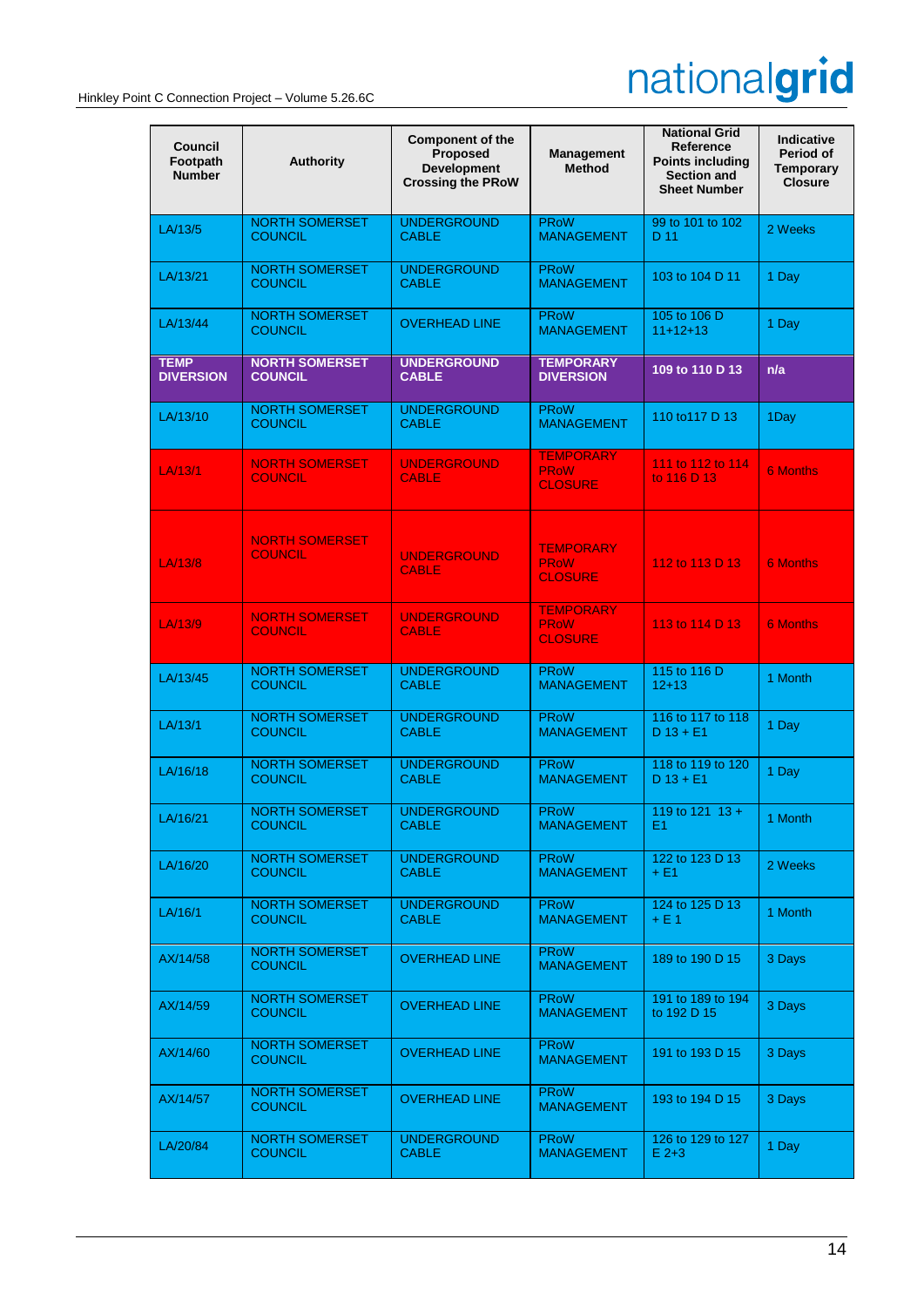| <b>Council</b><br>Footpath<br><b>Number</b> | <b>Authority</b>                        | <b>Component of the</b><br><b>Proposed</b><br><b>Development</b><br><b>Crossing the PRoW</b> | <b>Management</b><br><b>Method</b>                | <b>National Grid</b><br>Reference<br><b>Points including</b><br><b>Section and</b><br><b>Sheet Number</b> | <b>Indicative</b><br>Period of<br><b>Temporary</b><br><b>Closure</b> |
|---------------------------------------------|-----------------------------------------|----------------------------------------------------------------------------------------------|---------------------------------------------------|-----------------------------------------------------------------------------------------------------------|----------------------------------------------------------------------|
| LA/20/26                                    | <b>NORTH SOMERSET</b><br><b>COUNCIL</b> | <b>UNDERGROUND</b><br><b>CABLE</b>                                                           | <b>PRoW</b><br><b>MANAGEMENT</b>                  | 128 to 129 E 2+3                                                                                          | 1 Month                                                              |
| LA/15/24                                    | <b>NORTH SOMERSET</b><br><b>COUNCIL</b> | <b>OVERHEAD LINE</b>                                                                         | <b>PRoW</b><br><b>MANAGEMENT</b>                  | 133 to 134 E 2+3                                                                                          | Ξ                                                                    |
| LA/20/91                                    | <b>NORTH SOMERSET</b><br><b>COUNCIL</b> | <b>OVERHEAD LINE</b>                                                                         | <b>PRoW</b><br><b>MANAGEMENT</b>                  | 132 to 133 E 2+3                                                                                          | Ξ                                                                    |
| LA/20/29                                    | <b>NORTH SOMERSET</b><br><b>COUNCIL</b> | <b>UNDERGROUND</b><br><b>CABLE</b>                                                           | <b>PRoW</b><br><b>MANAGEMENT</b>                  | 130 to 131 E 2+3                                                                                          | ÷,                                                                   |
| LA/20/56                                    | <b>NORTH SOMERSET</b><br><b>COUNCIL</b> | <b>UNDERGROUND</b><br><b>CABLE</b>                                                           | <b>PRoW</b><br><b>MANAGEMENT</b>                  | 134 to 135 to 136<br>$E2+3$                                                                               | 1 Month                                                              |
| <b>TEMP</b><br><b>DIVERSION</b>             | <b>NORTH SOMERSET</b><br><b>COUNCIL</b> | <b>UNDERGROUND</b><br><b>CABLE</b>                                                           | <b>TEMPORARY</b><br><b>DIVERSION</b>              | 134 to 137 E 2+3                                                                                          | N/A                                                                  |
| LA/15/20                                    | <b>NORTH SOMERSET</b><br><b>COUNCIL</b> | <b>UNDERGROUND</b><br><b>CABLE</b>                                                           | <b>TEMPORARY</b><br><b>PRoW</b><br><b>CLOSURE</b> | 135 to 137 E 3                                                                                            | 2 Years                                                              |
| LA/15/20                                    | <b>NORTH SOMERSET</b><br><b>COUNCIL</b> | <b>UNDERGROUND</b><br><b>CABLE</b>                                                           | <b>PRoW</b><br><b>MANAGEMENT</b>                  | 137A to 138 E 3                                                                                           | ÷                                                                    |
| LA/15/13                                    | <b>NORTH SOMERSET</b><br><b>COUNCIL</b> | <b>OVERHEAD LINE</b>                                                                         | <b>PRoW</b><br><b>MANAGEMENT</b>                  | 139 to 140 E 4+<br>F <sub>1</sub>                                                                         | 1 Day                                                                |
| LA/15/15                                    | <b>NORTH SOMERSET</b><br><b>COUNCIL</b> | <b>UNDERGROUND</b><br><b>CABLE</b>                                                           | <b>PRoW</b><br><b>MANAGEMENT</b>                  | 141 to 142 F 3                                                                                            | 1 Day                                                                |
| LA/15/22                                    | <b>NORTH SOMERSET</b><br><b>COUNCIL</b> | <b>OVERHEAD LINE</b>                                                                         | <b>PRoW</b><br><b>MANAGEMENT</b>                  | 143 to 144 F 2+4                                                                                          | 3 Days                                                               |
| LA/15/2/60                                  | <b>NORTH SOMERSET</b><br><b>COUNCIL</b> | <b>OVERHEAD LINE</b><br>(OPTION A ONLY)                                                      | <b>PRoW</b><br><b>MANAGEMENT</b>                  | 145 to 146 F 2<br>$+G1$                                                                                   | 1 Month                                                              |
| LA/15/2/40                                  | <b>NORTH SOMERSET</b><br><b>COUNCIL</b> | <b>OVERHEAD LINE</b><br>(OPTION A ONLY)                                                      | <b>PRoW</b><br><b>MANAGEMENT</b>                  | 147 to 148 F 2<br>+G1                                                                                     | 1 Month                                                              |
| LA/15/2/20                                  | <b>NORTH SOMERSET</b><br><b>COUNCIL</b> | <b>OVERHEAD LINE</b><br>(OPTION A ONLY)                                                      | <b>PRoW</b><br><b>MANAGEMENT</b>                  | 149 to 150 F 2<br>$+G1$                                                                                   | 1 Month                                                              |
| LA/15/21                                    | <b>NORTH SOMERSET</b><br><b>COUNCIL</b> | <b>OVERHEAD LINE</b><br>(OPTION A ONLY)                                                      | <b>PRoW</b><br><b>MANAGEMENT</b>                  | 151 to 152 F $2 +$<br>G 1                                                                                 | 3 Days                                                               |
| LA/8/66                                     | <b>NORTH SOMERSET</b><br><b>COUNCIL</b> | <b>OVERHEAD LINE</b><br>(OPTION A ONLY)                                                      | <b>PRoW</b><br><b>MANAGEMENT</b>                  | 153 to 154 G 1+2                                                                                          | 1 Day                                                                |
| LA/8/67                                     | <b>NORTH SOMERSET</b><br><b>COUNCIL</b> | <b>OVERHEAD LINE</b><br>(OPTION A ONLY)                                                      | <b>PRoW</b><br><b>MANAGEMENT</b>                  | 155 to 156 G 2                                                                                            | 1 Day                                                                |
| LA/8/6                                      | <b>NORTH SOMERSET</b><br><b>COUNCIL</b> | <b>OVERHEAD LINE</b>                                                                         | <b>PRoW</b><br><b>MANAGEMENT</b>                  | 157 to 158 G 2                                                                                            | 2 Days                                                               |
| <b>BCC/17/10</b>                            | <b>BRISTOL CITY</b><br><b>COUNCIL</b>   | <b>OVERHEAD LINE</b>                                                                         | <b>PRoW</b><br><b>MANAGEMENT</b>                  | 159 to 160 G 4                                                                                            | 3 Days                                                               |
| <b>BCC/6/10</b>                             | <b>BRISTOL CITY</b><br><b>COUNCIL</b>   | <b>OVERHEAD LINE</b>                                                                         | <b>PRoW</b><br><b>MANAGEMENT</b>                  | 160 to 161 G 4                                                                                            | 3 Days                                                               |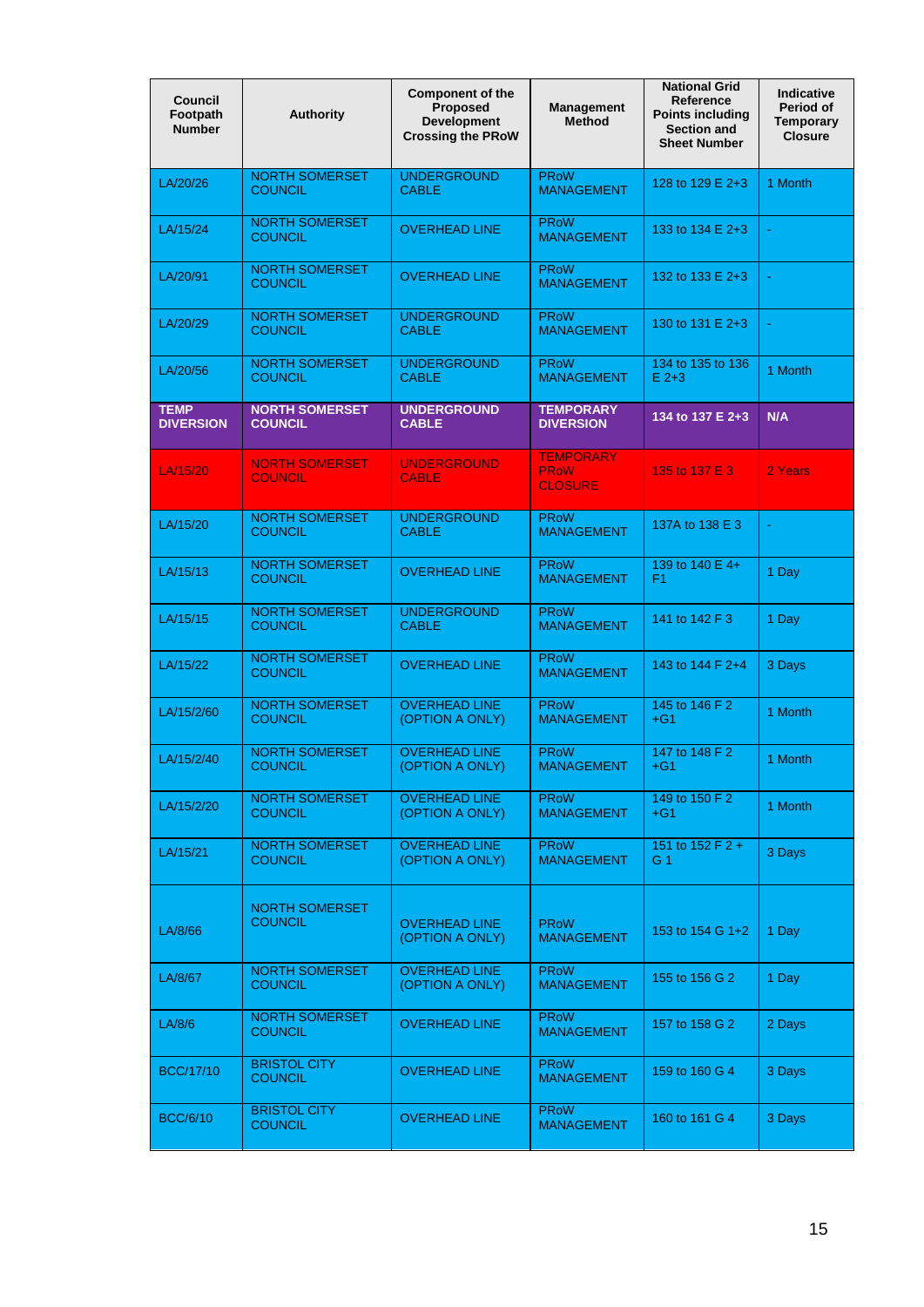## nationalgrid

| Council<br>Footpath<br><b>Number</b> | <b>Authority</b>                                         | <b>Component of the</b><br><b>Proposed</b><br><b>Development</b><br><b>Crossing the PRoW</b> | Management<br><b>Method</b>      | <b>National Grid</b><br><b>Reference</b><br><b>Points including</b><br><b>Section and</b><br><b>Sheet Number</b> | <b>Indicative</b><br>Period of<br><b>Temporary</b><br><b>Closure</b> |
|--------------------------------------|----------------------------------------------------------|----------------------------------------------------------------------------------------------|----------------------------------|------------------------------------------------------------------------------------------------------------------|----------------------------------------------------------------------|
| <b>BCC/5/10</b>                      | <b>BRISTOL CITY</b><br><b>COUNCIL</b>                    | <b>OVERHEAD LINE</b>                                                                         | <b>PRoW</b><br><b>MANAGEMENT</b> | 162 to 163 G 4+5                                                                                                 | 1 Day                                                                |
| <b>BCC/4/10</b>                      | <b>BRISTOL CITY</b><br><b>COUNCIL</b>                    | <b>OVERHEAD LINE</b>                                                                         | <b>PRoW</b><br><b>MANAGEMENT</b> | 164 to 165 G 5+6                                                                                                 | 2 Weeks                                                              |
| <b>BCC/4/20</b>                      | <b>BRISTOL CITY</b><br><b>COUNCIL</b>                    | <b>OVERHEAD LINE</b>                                                                         | <b>PRoW</b><br><b>MANAGEMENT</b> | 166 to 167 G 5+6                                                                                                 | 2 Days                                                               |
| BCC/554/10                           | <b>BRISTOL CITY</b><br><b>COUNCIL</b>                    | <b>OVERHEAD LINE</b>                                                                         | <b>PRoW</b><br><b>MANAGEMENT</b> | 168 to 169 G 6                                                                                                   | $\sim$                                                               |
| BCC/555/10                           | <b>BRISTOL CITY</b><br><b>COUNCIL</b>                    | <b>OVERHEAD LINE</b>                                                                         | <b>PRoW</b><br><b>MANAGEMENT</b> | 169 to 170 G 6                                                                                                   | ÷                                                                    |
| <b>BCC/555/20</b>                    | <b>BRISTOL CITY</b><br><b>COUNCIL</b>                    | <b>OVERHEAD LINE</b>                                                                         | <b>PRoW</b><br><b>MANAGEMENT</b> | 169 to 171 G 6                                                                                                   | $\sim$                                                               |
| BCC/556/20                           | <b>BRISTOL CITY</b><br><b>COUNCIL</b>                    | <b>OVERHEAD LINE</b>                                                                         | <b>PRoW</b><br><b>MANAGEMENT</b> | 171 to 172 G 6                                                                                                   | 1 Month                                                              |
| BCC/555/30                           | <b>BRISTOL CITY</b><br><b>COUNCIL</b>                    | <b>OVERHEAD LINE</b>                                                                         | <b>PRoW</b><br><b>MANAGEMENT</b> | 171 to 173 G 6                                                                                                   | 1 Month                                                              |
| <b>OAY/111</b>                       | <b>SOUTH</b><br><b>GLOUCESTERSHIRE</b><br><b>COUNCIL</b> | <b>OVERHEAD LINE</b>                                                                         | <b>PRoW</b><br><b>MANAGEMENT</b> | 174 to 175 G 6+7                                                                                                 | $\blacksquare$                                                       |
| <b>ORN/27</b>                        | <b>SOUTH</b><br><b>GLOUCESTERSHIRE</b><br><b>COUNCIL</b> | <b>OVERHEAD LINE</b>                                                                         | <b>PRoW</b><br><b>MANAGEMENT</b> | 176 to 177 G 6+7                                                                                                 | $\blacksquare$                                                       |
| WL/23/110                            | <b>SOMERSET COUNTY</b><br><b>COUNCIL</b>                 | <b>OVERHEAD LINE</b>                                                                         | <b>PRoW</b><br><b>MANAGEMENT</b> | 178 to 179 H 1                                                                                                   | 5 Days                                                               |
| <b>WL/23/70</b>                      | <b>SOMERSET COUNTY</b><br><b>COUNCIL</b>                 | <b>OVERHEAD LINE</b>                                                                         | <b>PRoW</b><br><b>MANAGEMENT</b> | 179 to 181 to 180<br>H <sub>1</sub>                                                                              | 5 Days                                                               |
| WL/23/71                             | <b>SOMERSET COUNTY</b><br><b>COUNCIL</b>                 | <b>OVERHEAD LINE</b>                                                                         | <b>PRoW</b><br><b>MANAGEMENT</b> | 181 to 182 H 1+2                                                                                                 | 2 Weeks                                                              |
| WL/23/61                             | SOMERSET COUNTY<br><b>COUNCIL</b>                        | <b>OVERHEAD LINE</b>                                                                         | <b>PRoW</b><br><b>MANAGEMENT</b> | 182 to 184 to 185<br>H <sub>2</sub>                                                                              | 2 Days                                                               |
| WL/23/60                             | SOMERSET COUNTY<br><b>COUNCIL</b>                        | <b>OVERHEAD LINE</b>                                                                         | <b>PRoW</b><br><b>MANAGEMENT</b> | 183 to 184 H 1+2                                                                                                 | 5 Days                                                               |
| WL/23/62                             | SOMERSET COUNTY<br><b>COUNCIL</b>                        | <b>OVERHEAD LINE</b>                                                                         | <b>PRoW</b><br><b>MANAGEMENT</b> | 185 to 186 H 2                                                                                                   | 2 Days                                                               |
| <b>WL/23/64</b>                      | <b>SOMERSET COUNTY</b><br><b>COUNCIL</b>                 | <b>OVERHEAD LINE</b>                                                                         | <b>PRoW</b><br><b>MANAGEMENT</b> | 187 to 188 H 2                                                                                                   | 2 Days                                                               |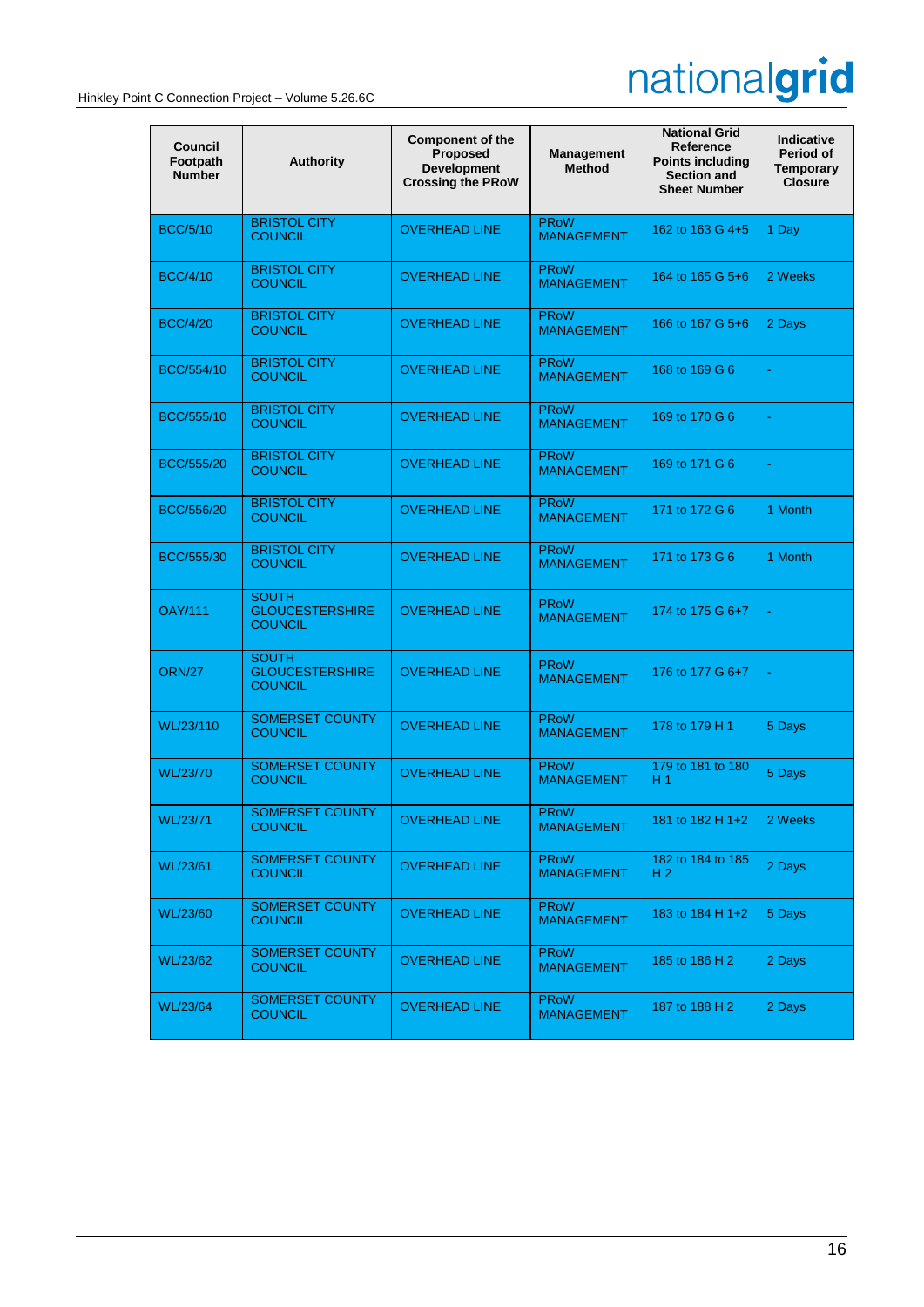### <span id="page-17-0"></span>**3 MANAGEMENT PLAN**

### <span id="page-17-1"></span>**3.1 Introduction**

- 3.1.1 The following PRoW would be affected by preferred route Option A only:
	- LA/15/2/60;
	- $-LA/15/2/40$ ;
	- LA/15/2/20;
	- LA/15/21:
	- LA/8/66; and
	- LA/8/67.
- 3.1.2 The following management methods will be applied to the affected PRoW during the construction of the Proposed Development.

### <span id="page-17-2"></span>**3.2 PRoW General Management**

- 3.2.1 The DCO grants the necessary powers to stop up temporarily PRoW affected by the Proposed Development; however the majority of the PRoW will be stopped up for short durations only (as indicated in column 6 of **Table 2.2**). It is National Grid's intention to keep the majority of PRoW effectively open via management using short term temporary closures only (see blue rows in **Table 2.2**).
- 3.2.2 All points where PRoWs cross the Proposed Development will have appropriate signage, which will advise of dates and hours of working. National Grid will develop in discussion with PRoW officers a standard form of signage relating to temporary closures to be used across the Project. Management will involve the use of contract staff at those crossing points where and when construction works affect a PRoW. In these instances PRoW users may have to wait for a short period of time whilst the PRoW is in use by the construction team; this may only be for a few hours at most but would typically be of a far shorter duration. Users will be advised when works are completed and it is safe to cross the PRoW by National Grid's contractor's staff at the crossing point.
- 3.2.3 The indicative period of temporary closures, where PRoW management will be carried out is provided in column 6 of **Table 2.2** above. These represent the duration of site activities that might require management of the PRoWs using the methods described above.
- 3.2.4 National Grid will inform the relevant PRoW officer at least seven days in advance of any short term closure and notify them when the closure has ceased. Advance notice will include dates of closure and the likelihood of the path being reopened the same day.

### <span id="page-17-3"></span>**3.3 Temporary PRoW Closure and Temporary Diversion**

3.3.1 Where a PRoW has been identified for a longer duration temporary closure (rather than management via short term closure as described above), the feasibility of temporary diversions has been discussed with the PRoW officers. Two temporary diversions have been identified at this stage (see purple rows in **Table 2.2**) and are shown on the Access and Rights of Way Plans. The longer duration temporary closures (see red rows in **Table 2.2**) could be in effect for the entire construction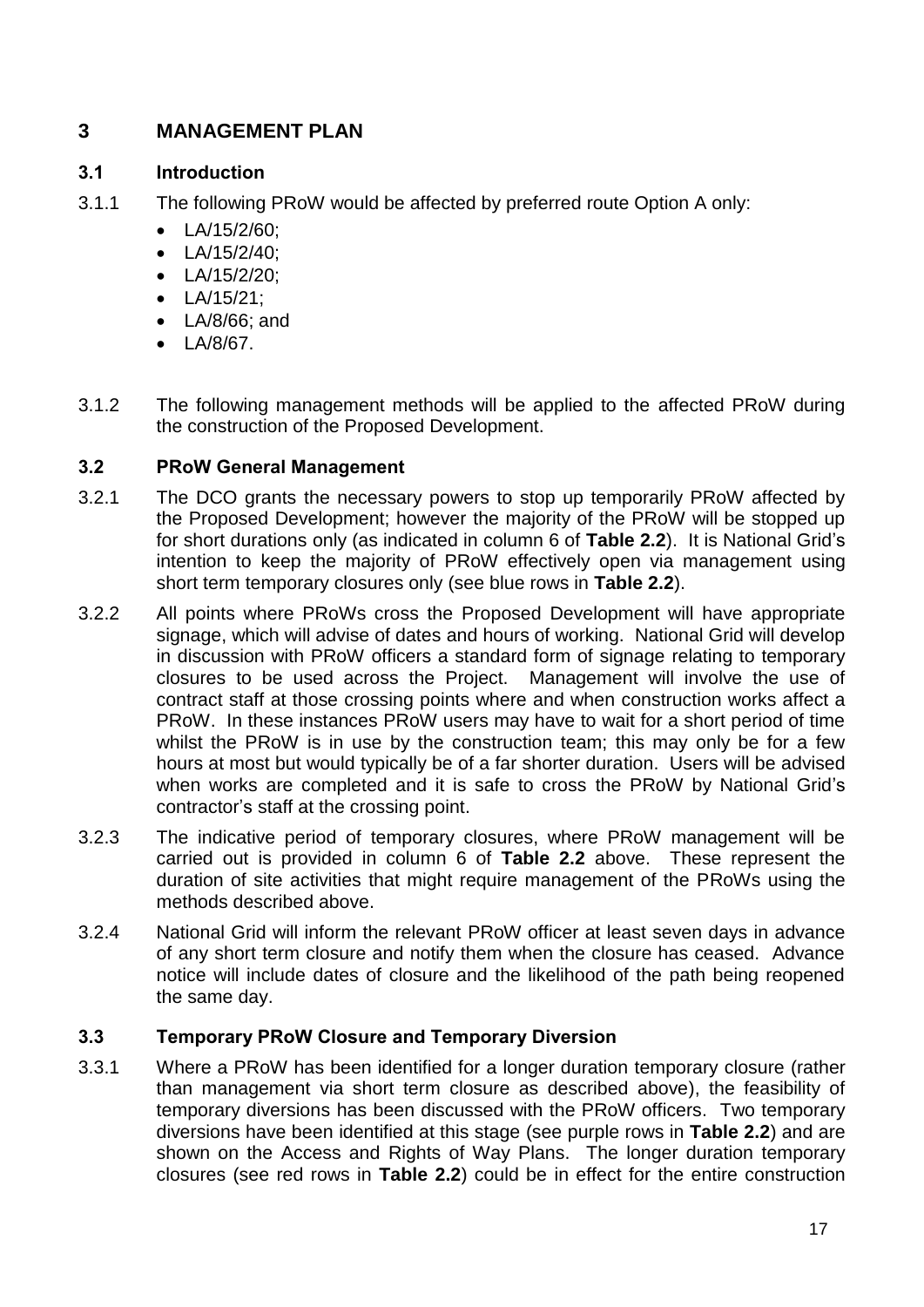

period of the Proposed Development; however, National Grid will endeavour to ensure closure durations are minimised as far as possible and PRoW will be reopened at the earliest opportunity if no longer affected by the construction activities of the Proposed Development.

- 3.3.2 If it becomes necessary to implement an additional longer temporary closure or additional PRoW closure within the Order Limits that has not been identified in **Table 2.2** above and **Schedule 7** of the DCO, these will be discussed and agreed with the relevant local PRoW officer and the landowners involved prior to implementation. Further, in such cases, **Article 13(5)(b)** of the DCO requires National Grid to obtain the consent of the relevant street authority which may attach reasonable conditions to such consent. Signage will be used to advise of the proposed closure advising of proposed dates and specific hours for the closure.
- 3.3.3 Where National Grid has sought and obtained the consent of the relevant street authority for additional temporary diversions (beyond those identified in **Table 2.2** above and **Schedule 7** of the DCO), it will inform the relevant PRoW officer at least seven days in advance of the start of any agreed closure and notify them when the closure has ceased.

### **3.4 Permanent Closures**

3.4.1 No permanent PRoW closures are required as part of the Proposed Development and none are sought under the DCO.

### **3.5 Signage**

- 3.5.1 Signs will be erected warning PRoW users of the presence of construction work. Information signs detailing works and giving the Hinkley Point C Community Relations team contact number details will be maintained along the construction site.
- 3.5.2 The location of signs providing information of temporary diversions and closures will be discussed with the relevant local PRoW officer. Where applicable maps showing temporary diversions and alternative rights of way will be provided at site.

### **3.6 Safety Measures**

- 3.6.1 Suitable fencing will be erected where appropriate to form a safe corridor for users of the PRoW (all fencing will be subject to approval under **Schedule 3, Requirement 16** of the DCO. The type and size of fencing will be agreed with the individual landowners and relevant local PRoW officer prior to the start of construction. Regular inspections will take place to ensure that all signage and fencing are still in place and that the condition of the PRoW is suitable for use by the public.
- 3.6.2 All PRoW crossing points affected by the Proposed Development will be indentified on the construction plans.
- 3.6.3 Where access points and bell mouths cross a PRoW or a footway/cycleway on the highway appropriate signage and fencing will be installed to ensure the safety of the public, road users and workforce. Appropriate traffic management measures for all works affecting highways are covered in the Construction Traffic Management Plan (**Volume 5.26.5C**).